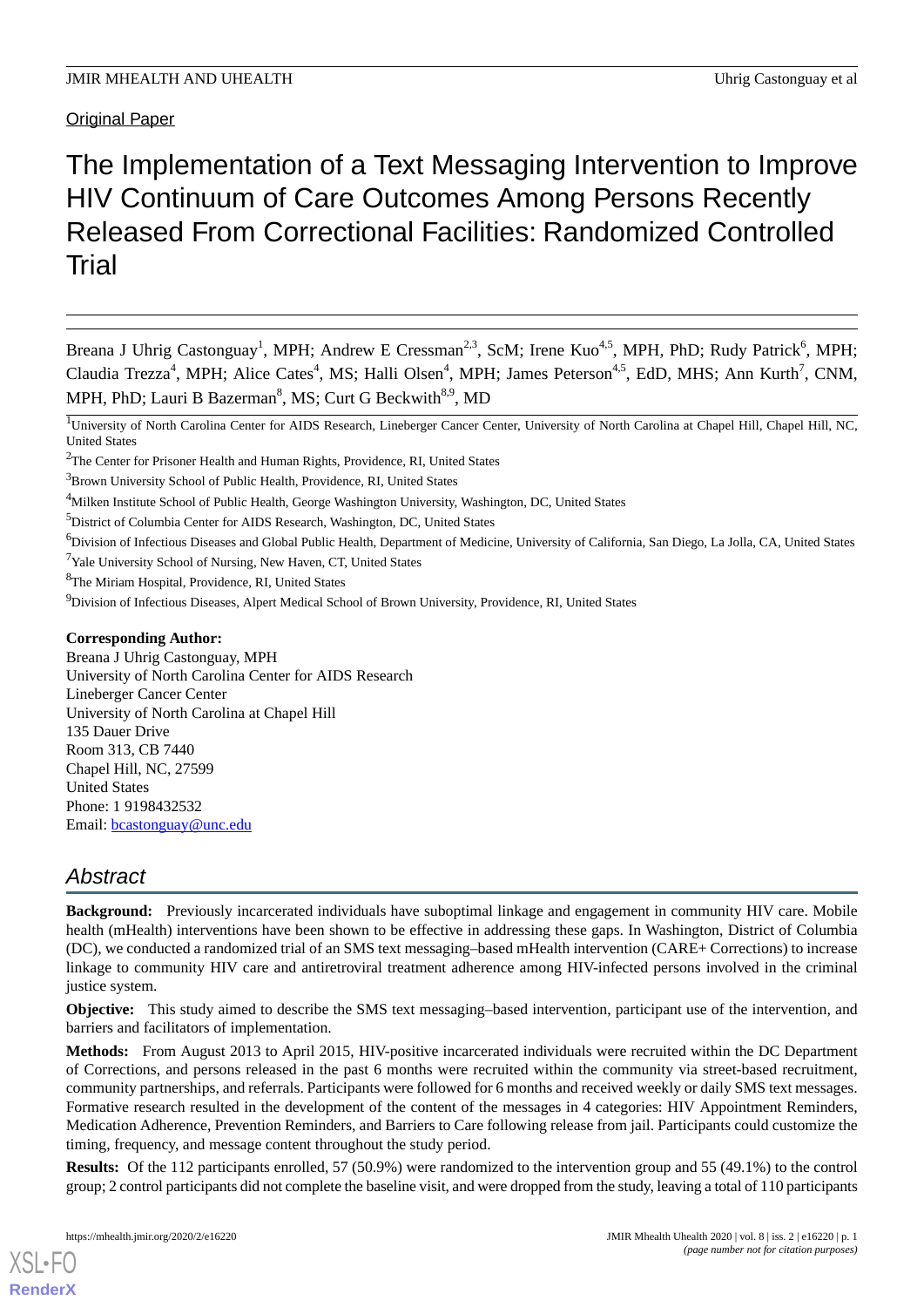who contributed to the analyses. Study retention was similar across both study arms. Median age was 42 years (IQR 30-50), 86% (49/57) were black or African American, 58% (33/57) were male, 25% (14/57) were female, and 18% (10/57) were transgender. Median length of last incarceration was 4 months (IQR 1.7-9.0), and median lifetime number of times incarcerated was 6.5 (IQR 3.5-14.0). Most participants (32/54, 59%) had a baseline viral load of <200 copies/mL. Nearly all participants (52/57, 91%) chose to use a cell phone provided by the study. The most preferred Appointment Reminder message was *Hey how you feeling? Don't forget to give a call and make your appointment* (19/57, 33%). The most preferred Medication Adherence message was *Don't forget your skittles!* (31/57, 54%), and 63% (36/57) of participants chose to receive daily (vs weekly) messages from this category at baseline. The most preferred Prevention Reminder message was *Stay strong. Stay clean* (18/57, 32%). The most preferred Barriers to Care message was *Holla at your case manager, they're here to help* (12/57, 22%). Minor message preference differences were observed among participants enrolled in the jail versus those from the community.

**Conclusions:** Participants' ability to customize their SMS text message plan proved helpful. Further large-scale research on mHealth platforms is needed to assess its efficacy among HIV-infected persons with a history of incarceration.

**Trial Registration:** ClinicalTrials.gov NCT01721226; https://clinicaltrials.gov/ct2/show/NCT01721226

*(JMIR Mhealth Uhealth 2020;8(2):e16220)* doi:  $10.2196/16220$ 

#### **KEYWORDS**

criminal justice; incarcerated populations; HIV; acquired immunodeficiency syndrome; mHealth; anti-HIV agents; medication adherence; retention in care; implementation science

# *Introduction*

# **Background**

In 2016, more than 6.6 million adults—or 1 in 38 in the United States—were involved in the criminal justice (CJ) system [[1\]](#page-12-0). The domestic CJ-involved population is disproportionately impacted by HIV, with an estimated HIV prevalence of 1.3% in correctional facilities [[2\]](#page-12-1). In addition, people living with HIV (PLWH) experience high rates of incarceration—an estimated 14% of all persons with HIV are released from a correctional facility annually [[3\]](#page-12-2). Although correctional facilities have been identified as important venues for HIV testing [[4-](#page-12-3)[6](#page-12-4)], HIV treatment [[6](#page-12-4)[,7](#page-12-5)], and reducing HIV-related health disparities [[8\]](#page-12-6), PLWH experience poor outcomes along the HIV care continuum after release from correctional facilities. A systematic review illustrated that after release, PLWH had worse linkage to care, retention in care, antiretroviral therapy (ART) receipt, and viral suppression than during incarceration and compared with nonincarcerated populations [[9\]](#page-12-7). Recent evidence demonstrates the utility of technology-based interventions to reach this vulnerable population and to improve ART adherence [\[10](#page-12-8),[11\]](#page-12-9).

Ownership of smartphones in the United States has greatly increased from 35% in 2011 to 81% in 2019 [\[12](#page-12-10)]. However, smartphone ownership varies by socioeconomic status. For example, smartphone ownership was 71% among persons earning less than US \$30,000 per year compared with 95% among persons earning more than US \$75,000 per year [[12\]](#page-12-10). Despite these variations, smartphone ownership is increasing and has stimulated the development of mobile health (mHealth) apps to address a wide range of health outcomes from postnatal care [[13\]](#page-12-11) to the self-management of long-term illnesses, such as diabetes [[14\]](#page-12-12).

A variety of mHealth interventions have been implemented to address HIV/AIDS outcomes among PLWH [[15\]](#page-12-13). Forrest et al [[16\]](#page-12-14) proposed a framework that divides mHealth interventions for HIV prevention and care into 3 groups: (1) patients (ie, medication reminders); (2) health systems (ie, evaluation of

HIV care delivery and data collection); and (3) populations (ie, mass public health campaigns). However, to date individual-level SMS text messaging remains the primary mode of delivery [[15\]](#page-12-13). A meta-analysis published in 2017 found that interventions with SMS reminders significantly improved HIV appointment attendance, ART adherence, and biological outcomes (ie, CD4 count and HIV viral load) [[17\]](#page-12-15). As a result, there has been substantial interest in developing mHealth interventions to improve HIV outcomes among high-risk populations [\[18](#page-12-16)-[28\]](#page-13-0).

#### **Objectives**

The National Institute on Drug Abuse funded the Seek, Test, Treat, and Retain (STTR) research initiative to improve the identification, linkage, and engagement in care of HIV-infected vulnerable persons [[29\]](#page-13-1). Within this STTR initiative, 4 studies evaluated mHealth interventions, and a summary of the challenges using mobile phones has been previously reported [[10\]](#page-12-8). In this paper, we characterize the implementation barriers and facilitators for developing an SMS intervention (CARE+ Corrections) among PLWH involved in the CJ system. To assist with future SMS text messaging interventions in this population, we report on lessons learned, share our SMS text message library, discuss optimal timing and frequency of SMS text messaging, and provide training materials to support the introduction of smartphone technology.

# *Methods*

#### **Study Design**

The CARE+ Corrections study was a randomized, controlled, and longitudinal pilot study in Washington, District of Columbia (DC), and it has been described in detail elsewhere [[30-](#page-13-2)[32\]](#page-13-3). Briefly, the study examined the feasibility and preliminary efficacy of the CARE+ intervention among HIV-infected persons with a history of incarceration. Recruitment occurred in the DC Department of Corrections (DOC) facilities (housing both men and women) and within the community via street-based recruitment, community partnerships, and referrals.

```
XSI - F(RenderX
```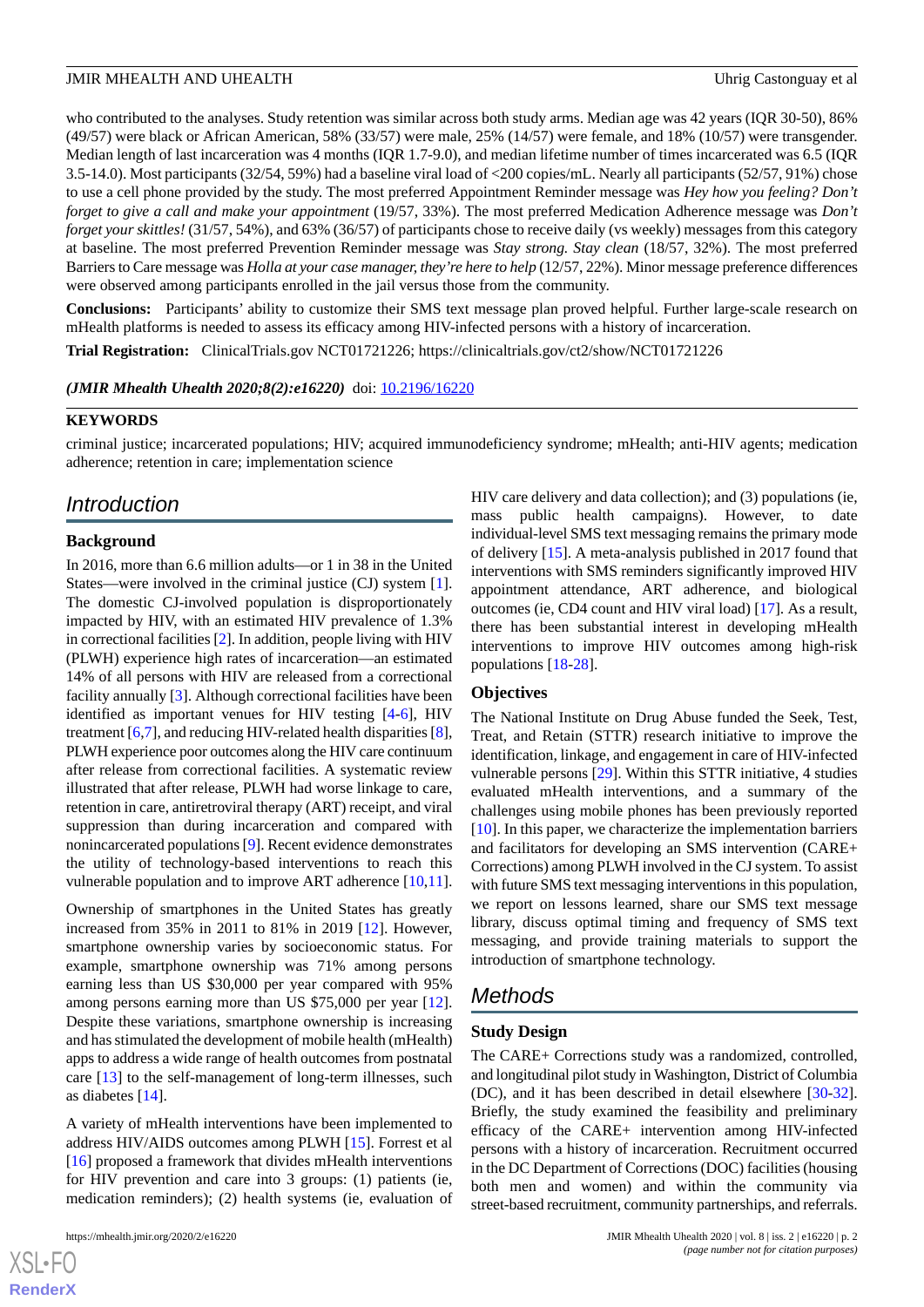Participants recruited in the DOC had anticipated release dates within 6 weeks, whereas participants recruited in the community had been recently released from a jail, prison, or halfway house within the previous 6 months. Study participants were followed for 6 months and outcomes of interest were linkage to HIV care, and achieving HIV viral suppression. To be eligible to receive the intervention, participants needed to pass a basic literacy test to ensure they would be able to read the CARE+ SMS text messages.

The CARE+ intervention was delivered to study participants randomized to the intervention arm and included 2 components: (1) a one-time computerized counseling session called CARE+ Corrections, which was adapted for CJ populations from the CARE+ tool [[33](#page-13-4)[,34](#page-13-5)]; and (2) an SMS text messaging intervention (CARE+ Corrections SMS) that was delivered to study participants in the community. Focusing on the second component in this paper only, CARE+ Corrections SMS comprised daily or weekly scheduled SMS text messages delivered to a cell phone.

Participants were offered the choice of using a basic Android smartphone provided by the study with SMS capability or a monthly US \$25 reimbursement to cover texting expenses if they preferred to use their own SMS texting–capable phone. Study phones were provided at no cost to participants (further information about the cell phone plans are detailed elsewhere) [[10\]](#page-12-8). Each participant was allowed 1 replacement phone during the course of the study to account for lost or stolen phones. If a phone was broken and it was deemed not the participant's fault, that is, a software problem, the participant received a new phone, and this was *not* considered to be part of the one-replacement-phone policy. If participants lost their replacement phones, they were encouraged to find another phone to use for the duration of the study and were provided the monthly US \$25 reimbursement.

Study staff set up the SMS intervention on participant's cell phones using an SMS platform website and completed a registration form that included the participant's new phone number (or existing one if using their own phone), a participant-chosen nickname (real names were not used to protect privacy of participants), and SMS text message preferences on content and frequency. If participants wanted to make changes to their SMS plan during follow-up visits, a follow-up form was completed by study staff on the SMS platform website.

#### **SMS Content Development**

Formative work conducted in Washington, DC, and Providence, Rhode Island, informed the content of the CARE+ Corrections SMS text messages [[30\]](#page-13-2). The final SMS library included 4

categories with 9 prewritten messages and the ability to customize a message within each category. (See [Multimedia](#page-11-0) [Appendix 1](#page-11-0) for the full SMS text message library.) We addressed the following 4 content categories.

### *HIV Appointment Reminders*

Messages focused on reminding participants to attend their prescheduled HIV care appointment or reminded participants to schedule a new appointment.

#### *Medication Adherence*

This comprised message reminders to take their HIV medications. Messages varied from highlighting the importance of medications to, *keep your body strong and healthy* to reaching out to caseworkers to ask for help with medication adherence.

#### *HIV Prevention Reminders*

Participants chose to receive a message on safe sex practices or tips and mantras to avoid substance use.

#### *Barriers to Care*

Messages focused on areas participants may need help with when leaving the correctional system, such as finding housing, employment, etc. This category was adapted from the formative work to include specific resources found in Washington, DC, eg, providing the actual phone number of the office that helps returning citizens find employment within the message.

CARE+ Corrections study staff worked with an SMS vendor (Dimagi, Cambridge, MA) to create an SMS platform for automated text messaging. The initial SMS platform delivered messages from all 4 content areas in a single message thread at a preset frequency and in a single communication. Before study initiation, study staff members conducted pilot testing of the platform and concluded that greater flexibility in the frequency of messaging was required. Staff members indicated that receiving all messages in a single thread led to message fatigue and content was often overlooked, given multiple messages needed to be read at the same time. In response to this feedback, the SMS vendor was able to adapt the platform to allow participants to choose the frequency of messaging (daily versus weekly), timing of messaging (eg, am or pm), and ability to change messaging content in each category ([Table 1](#page-3-0)), with slight variations in 2 message content categories: HIV Appointment Reminder and Barriers to Care.

Frequency for the HIV appointment reminder message depended on the date of the participant's appointment and the Barriers to Care message was only available once per week to participants during the first month of the intervention or, if reincarcerated during the study period, 1 month following reentry into the community.

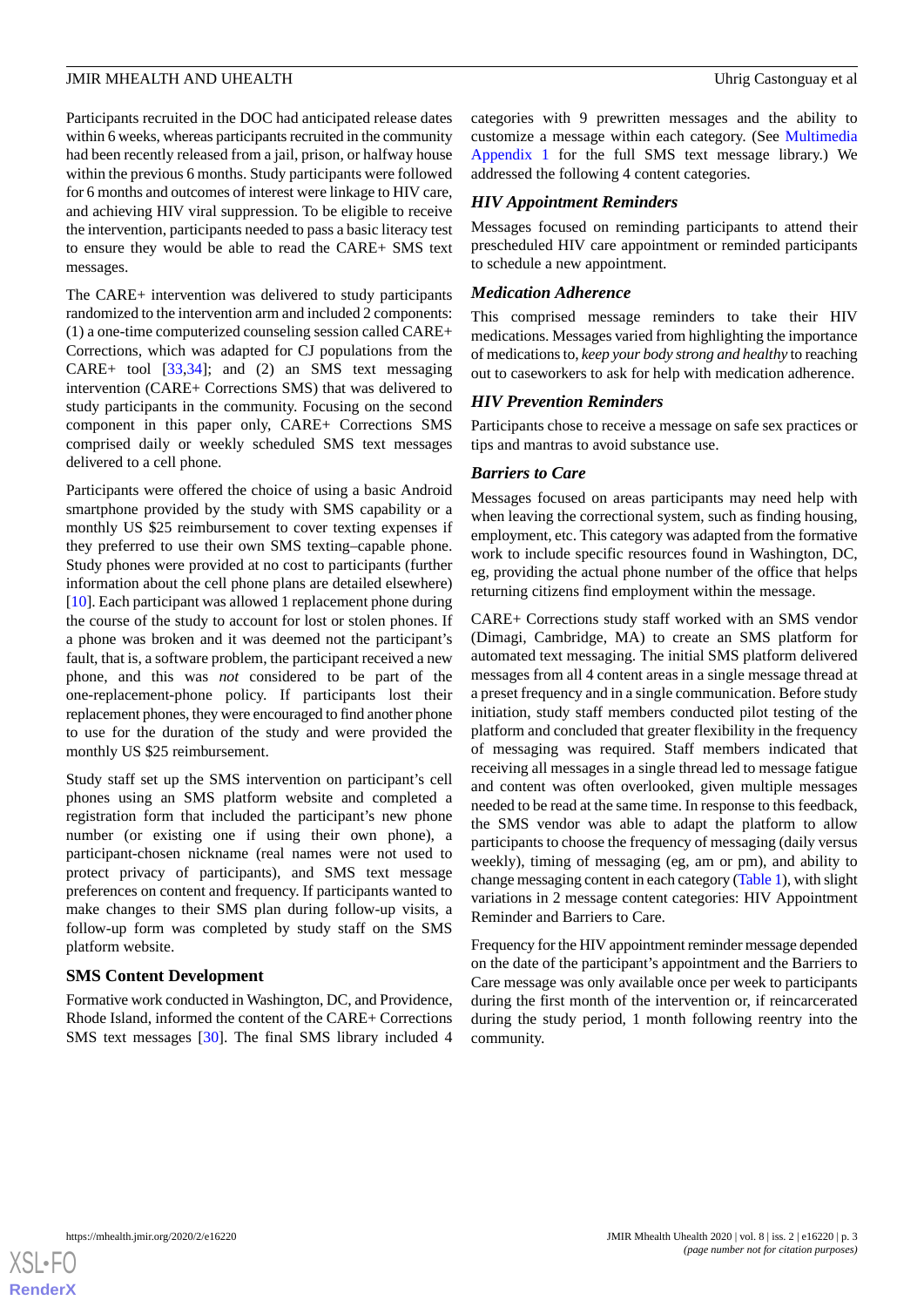<span id="page-3-0"></span>**Table 1.** SMS message content details, customization, time options, and frequency.

| Message category                 | Able to write own<br>custom text message | Time options                                                                                                    | Able to customize text message frequency options                                                                                               | Able to change op-<br>tions during follow-up |
|----------------------------------|------------------------------------------|-----------------------------------------------------------------------------------------------------------------|------------------------------------------------------------------------------------------------------------------------------------------------|----------------------------------------------|
| HIV appointment re-<br>minder    | $\mathcal{L}^a$                          | 8:00 am<br>10:00 am<br>$12:00 \text{ pm}$<br>$2:00$ pm<br>$5:00 \text{ pm}$<br>$8:00 \text{ pm}$                | $X^b$<br>Message sent on the basis of appointment date: 19, 14, 7, 3,<br>2, and 1 day before HIV appointment date                              | ✓                                            |
| Medication adher-<br>ence        | ✓                                        | $8:00 \text{ am}$<br>10:00 am<br>$12:00 \text{ pm}$<br>$2:00$ pm<br>$5:00 \text{ pm}$<br>$8:00 \text{ pm}$      | √<br>Choice of daily or weekly option                                                                                                          | ✓                                            |
| Prevention reminder $\checkmark$ |                                          | 8:00 am<br>$10:00$ am<br>$12:00 \text{ pm}$<br>$2:00 \text{ pm}$<br>$5:00 \text{ pm}$<br>$8:00 \text{ pm}$<br>٠ | ✓<br>Choice of daily or weekly option                                                                                                          | ✓                                            |
| Barriers to care                 | ✓                                        | X                                                                                                               | X<br>Message sent weekly during the first month of the intervention<br>or if reincarcerated, one month following reentry into the<br>community | X                                            |

 ${}^{a}\mathcal{L}$ : Yes, participants were able to customize this area

 ${}^{\text{b}}\text{X}$ : No, participants were unable to customize this area.

#### **Data Analysis**

We generated descriptive statistics (eg, frequency, mean, and/or median) of characteristics of study participants in the intervention arm and their message preferences (content, time, and frequency) throughout the study using SAS version 9.4 (SAS Institute Inc, Cary, NC, USA).

#### **Human Subjects Review**

The George Washington University and The Miriam Hospital Institutional Review Boards approved the CARE+ Corrections Study and the US Office of Human Research Protections reviewed it.

# *Results*

#### **Demographics**

Of 219 persons assessed for eligibility, 112 (51.1%) were enrolled and randomized. Of those enrolled, 57 (50.9%) were randomized to the CARE + Corrections intervention group and 55 (49.1%) to the control group; two control participants did not complete the baseline visit, and were therefore dropped from the study, leaving a total of 110 participants who contributed to the analyses. Study retention was similar across both study arms. Although 41 of 110 (37.3%) experienced reincarceration during the 6-month follow-up period, 96 of 110 (87.3%) completed all three study visits. This paper will focus on the experience of the 57 individuals randomized to the intervention group ([Table 2](#page-4-0)).

Most participants (37/57, 65%) were enrolled in the community after recent release from a correctional facility. The median age was 42 years (IQR 30-50). Most (49/57, 86%) were black or African American and male (33/57, 58%), with 25% (14/57) being female and 18% (10/57) being male-to-female transgender. The participants'median length of last incarceration was 4 months (IQR 1.7-9.0), and the median number of times of being incarcerated throughout their lifetime was 6.5 times (IQR 3.5-14.0).

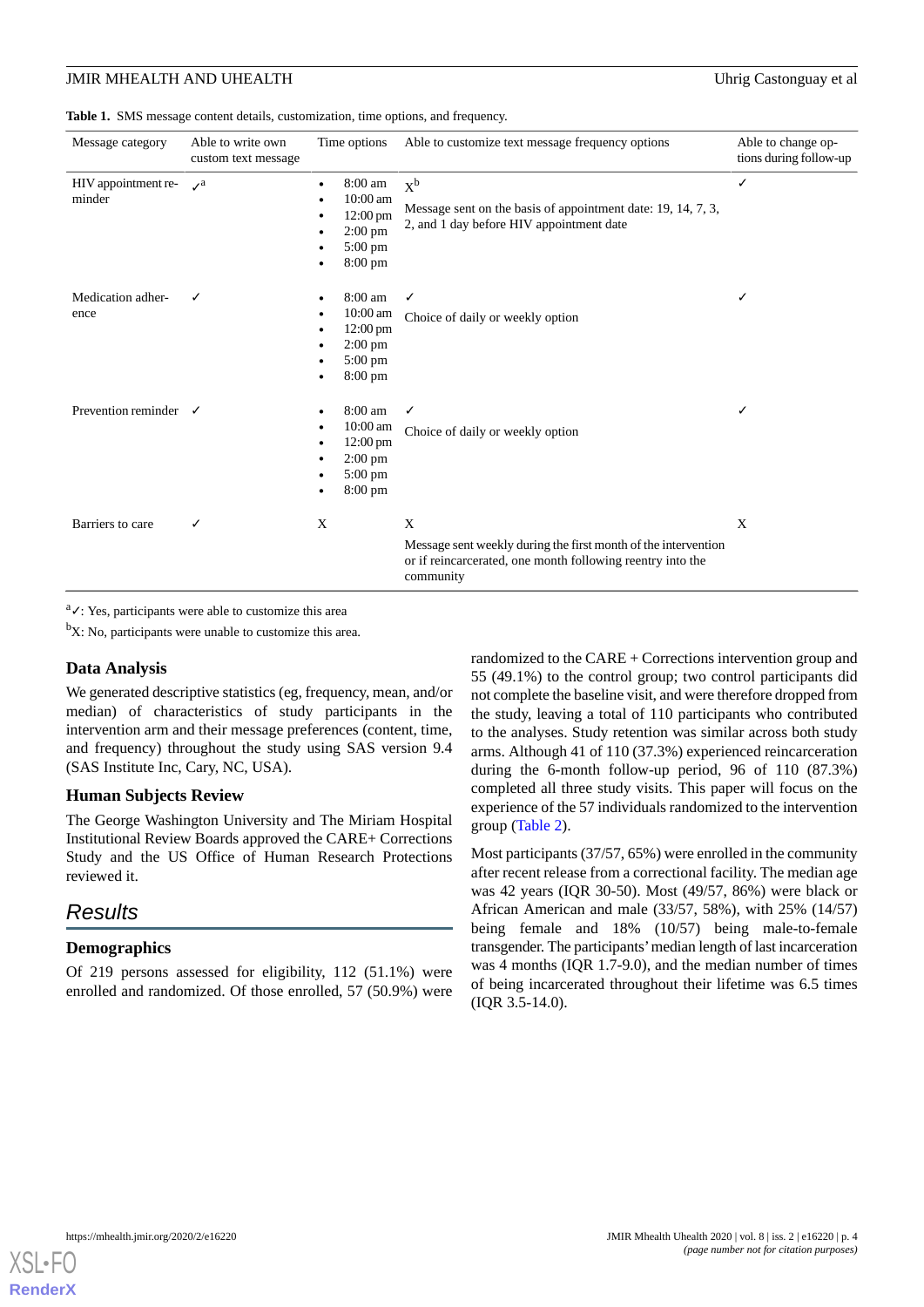<span id="page-4-0"></span>**Table 2.** Characteristics of intervention arm (n=57) at baseline.

| Characteristic                                                                       | Values       |
|--------------------------------------------------------------------------------------|--------------|
| Enrollment location, n (%)                                                           |              |
| Community                                                                            | 37(65)       |
| District of Columbia Department of Corrections                                       | 20(35)       |
| Gender, n (%)                                                                        |              |
| Male                                                                                 | 33 (58)      |
| Female                                                                               | 14(25)       |
| Transgender (male to female)                                                         | 10(18)       |
| Race/ethnicity, n (%)                                                                |              |
| Non-Hispanic black/African American                                                  | 49 (86)      |
| Non-Hispanic white                                                                   | 2(3)         |
| Other                                                                                | 6(11)        |
| Age (years), median (IQR)                                                            | 42 (30-50)   |
| Sexual orientation, n (%)                                                            |              |
| Heterosexual or straight                                                             | 45 (78)      |
| Homosexual, gay, or lesbian                                                          | 6(11)        |
| Bisexual                                                                             | 6(11)        |
| Education, n (%)                                                                     |              |
| ≤High school                                                                         | 49 (86)      |
| >High school                                                                         | 8(14)        |
| Housing stability, n (%)                                                             |              |
| Stable                                                                               | 45 (79)      |
| Unstable                                                                             | 12(21)       |
| Drug dependence (Texas Christian University score) <sup>a</sup> , n (%)              |              |
| $No(9-11)$                                                                           | 25(44)       |
| Yes (12-18)                                                                          | 32(56)       |
| Ever injection drug use, n (%)                                                       |              |
| No                                                                                   | 47 (82)      |
| Yes                                                                                  | 10(18)       |
| Injection drug use in the 3 months before last incarceration <sup>b</sup> , n $(\%)$ |              |
| No                                                                                   | 6(60)        |
| Yes                                                                                  | 4(40)        |
| Ever noninjection drug use, $n$ (%)                                                  |              |
| No                                                                                   | 9(16)        |
| Yes                                                                                  | 48 (84)      |
| Noninjection drug use in 3 months before last incarceration <sup>c</sup> , n $(\%)$  |              |
| No                                                                                   | 15(31)       |
| Yes                                                                                  | 33(69)       |
| Depressive symptoms (Center for Epidemiological Studies Depression Scale-10), n (%)  |              |
| No                                                                                   | 29(51)       |
| Yes                                                                                  | 28 (49)      |
| Length of last incarceration (months), median (IQR)                                  | $4(1.7-9.0)$ |

[XSL](http://www.w3.org/Style/XSL)•FO **[RenderX](http://www.renderx.com/)**

https://mhealth.jmir.org/2020/2/e16220 JMIR Mhealth Uhealth Uhealth Uhealth 2020 | vol. 8 | iss. 2 | e16220 | p. 5 *(page number not for citation purposes)*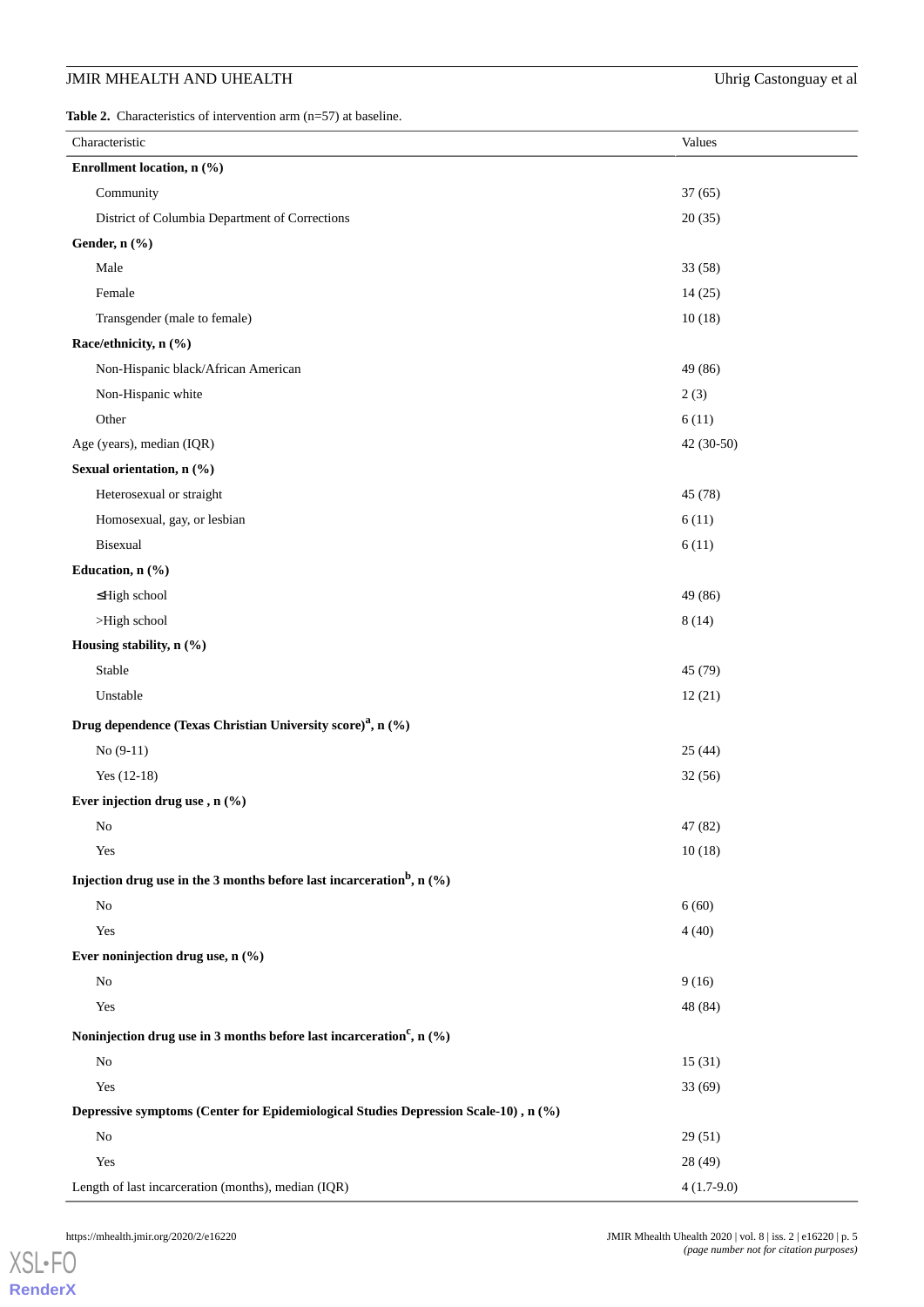| Characteristic                                                       | Values          |
|----------------------------------------------------------------------|-----------------|
| Number of times in jail/prison, lifetime <sup>c</sup> , median (IQR) | $6.5(3.5-14.0)$ |
| Study baseline viral load <sup>d</sup> , n $(\%)$                    |                 |
| $<$ 200 copies/mL                                                    | 32(59)          |
| $\geq$ 200 copies/mL                                                 | 22(41)          |
| Cell phone choice , $n$ (%)                                          |                 |
| $CARE+phone$                                                         | 52 (91)         |
| Personal phone                                                       | 5(9)            |

<sup>a</sup>12 months before last incarceration.

<sup>b</sup>Among 10 participants reporting ever injection drug use.

<sup>c</sup>Among 48 participants reporting ever noninjection drug use.

<sup>d</sup>Among 54 participants.

#### **Implementation Logistics at Study Start-Up**

#### *Cell Phone Logistics*

Most participants (52/57, 91%) chose to use a cell phone provided by the study [\(Table 2\)](#page-4-0); of those participants, nearly two-thirds (35/52, 67%) required a replacement phone during the follow-up period. Most replacement phones (30/35, 86%) were provided because of reported loss or theft of the phone. Only 14% (5/35) of replacement phones were provided because of a faulty phone and did not count toward the participant's one-replacement-phone policy. At the end of the study, participants were asked to return their study phones; however, more than 90% (47/52) of participants kept the phone provided by the study (they reported not having their phone at the final visit).

#### *Service Interruptions and Billing/Overage Issues*

As nearly two-third of the phones provided by the study had to be replaced because of loss or theft, many were left without service while waiting for a replacement phone. In addition, reincarceration led to service disruptions. To avoid intervention interruptions because of phone issues, study staff had regular clinic hours in a known location throughout the duration of the study and participants knew to drop-in regarding any issues with phones. Furthermore, participants knew which community partners were affiliated with the CARE+ study, and study staff would receive calls from participants at these community partner locations to schedule appointments for phone replacements.

We used a pooled minutes cell phone plan, in which all phone lines shared available minutes, to account for some participants using more minutes and others less. Using this model, the study never went over its total allotted monthly minutes. Several participants exceeded their monthly minute allotments, and if the amount was significant, study staff would call the participant and review the participant's cell phone plan. In 2 instances, participants used smartphone services that incurred additional fees (eg, downloading apps and calling 411 for information). In both cases, study staff worked with participants to call one of the community partners instead for information and inform participants that downloading apps on the study phone was not allowed. In addition, study staff worked with the phone carrier to limit the downloading of apps on study phones.

#### *Mobile Health in an Older Population*

As the median age of CARE+ Corrections participants was 42 years, study staff recognized that cell phone training for smartphones would be required for some study participants. During the initial session, study staff assessed participants' knowledge and ability in using the smartphones provided by the study and found that the majority of participants required 1-on-1 training before the initiation of the intervention. Study staff developed a 5- to 10-min cell phone training module that was delivered during the baseline visit (see [Multimedia](#page-11-1) [Appendix 2](#page-11-1)). The training module was interactive and included instructions on how to turn the phone on and off, entering information for contacts, opportunities to practice sending SMS text messages and making telephone calls, and instructions for using the talk-to-text option. We provided ongoing support at all follow-up appointments, including reviewing the training again at in-person visits.

# **Participant Preferences: Message Content and Preferred Frequency**

Participants had the option of customizing the content, timing, and frequency of the SMS text messages by the 4 topic areas.

# *HIV Appointment Reminder Message Preferences*

The most popular message chosen at baseline for the HIV appointment reminder message (see [Table 3\)](#page-6-0) was, *Hey how you feeling? Don't forget to give a call and make your appointment* (19/57, 33%), followed by *Don't forget your appointment – it's important* (11/57, 19%) and *You're worth it – remember your clinic appointment* (8/57, 14%).

A total of 3 participants created custom message content at baseline, such as, *Dr. [name] on [date]* (see [Multimedia](#page-11-2) [Appendix 3](#page-11-2) for other custom messaging). The most popular message time chosen at baseline was 8:00 am (20/57, 35%), followed by 12:00 pm (12/57, 21%). During follow-up, 28% (16/57) and 14% (8/57) of participants made changes to message content and time, respectively. The most popular message content changes during follow-up were to choose, *Don't forget your appointment – it's important* (5/17, 29%) and *Your health comes first – go to your appointment* (5/17, 29%). The most popular message time changes during follow-up were to choose 8:00 am (3/9, 33%) and 10:00 am (3/9, 33%).

 $XS$ -FO **[RenderX](http://www.renderx.com/)**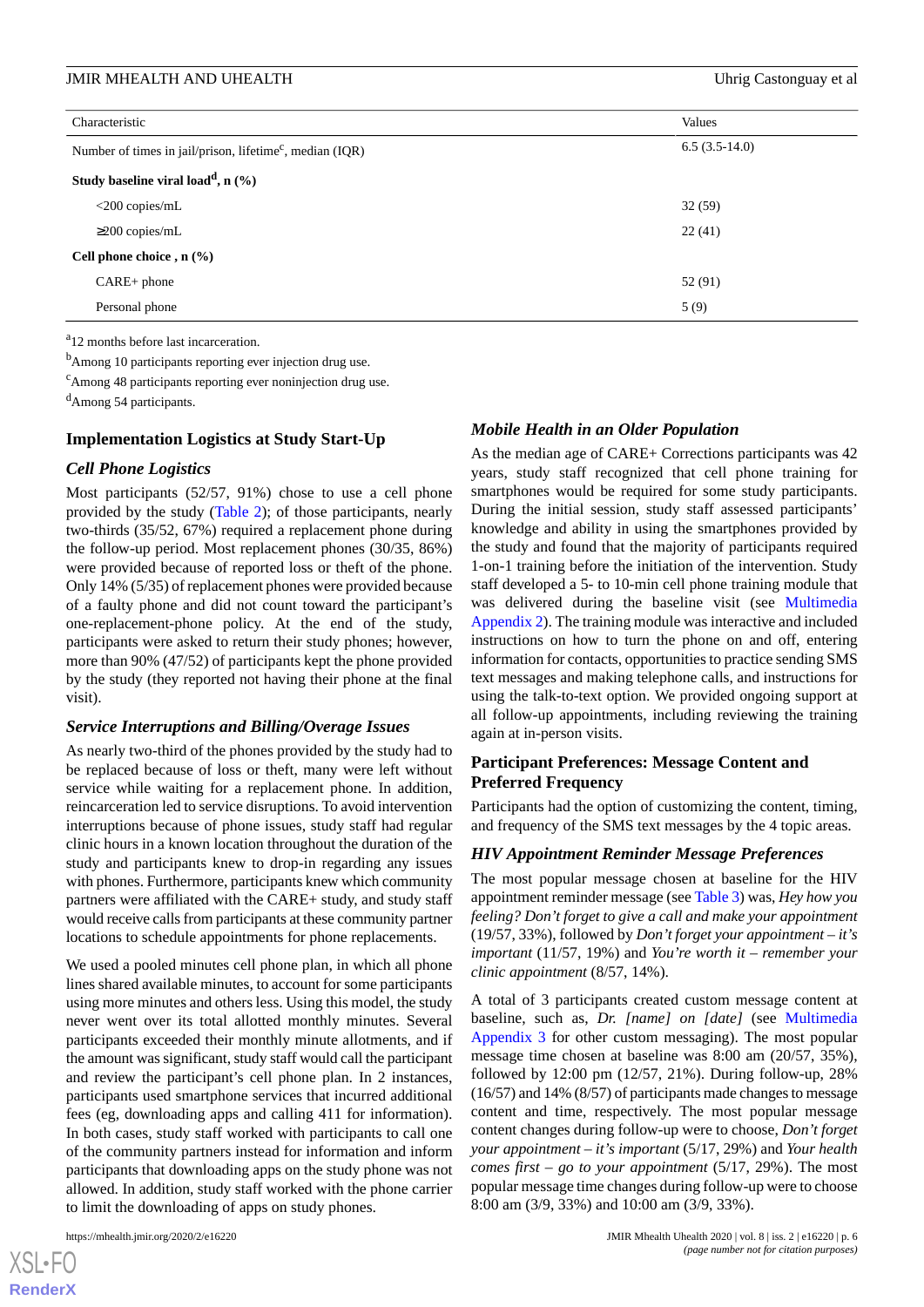#### JMIR MHEALTH AND UHEALTH **Internal and the Uhrig Castonguay et al**

<span id="page-6-0"></span>**Table 3.** HIV appointment reminder messaging.

| Messaging options, HIV appointment reminder                                             | Values, $n$ $(\%)$ |  |
|-----------------------------------------------------------------------------------------|--------------------|--|
| <b>Message content</b>                                                                  |                    |  |
| Hey how you feeling? Don't forget to give a call and make your appointment <sup>a</sup> | 19(33)             |  |
| Don't forget your appointment $-$ it's important                                        | 11(19)             |  |
| You're worth it – remember your clinic appointment                                      | 8(14)              |  |
| Your doctor wants you to come to your appointment                                       | 5(9)               |  |
| Your health comes first $-$ go to your appointment                                      | 4(7)               |  |
| Your doctors are here to help you -go to your appointment                               | 4(7)               |  |
| Custom message content                                                                  | 3(5)               |  |
| Call your case manager – he/she can help you get to clinic                              | 2(4)               |  |
| Going to the clinic helps you stay healthy                                              | 1(2)               |  |
| Can't remember when your next appointment is? Call the clinic to find out               | 0(0)               |  |
| Total                                                                                   | 57 (100)           |  |
| <b>Message time</b>                                                                     |                    |  |
| 8:00 am                                                                                 | 20(35)             |  |
| $12:00 \; pm$                                                                           | 12(21)             |  |
| 10:00 am                                                                                | 11(19)             |  |
| $5:00 \text{ pm}$                                                                       | 6(11)              |  |
| $2:00 \text{ pm}$                                                                       | 4(7)               |  |
| $8:00 \text{ pm}$                                                                       | 4(7)               |  |
| Total                                                                                   | 57 (100)           |  |

<sup>a</sup>Italics indicate the 3 most popular messages and 2 most popular message time options at baseline.

#### *Medication Adherence Message Preferences*

The most popular message chosen at baseline was *Don't forget your skittles!* (31/57, 54%), followed by, *Meds keep your body strong and healthy* (10/57, 18%) and *Hey, take your vitamins!* (7/57, 12%; [Table 4\)](#page-7-0).

A participant created a custom message at baseline and wanted us to include a smiley face within the message, *Hey [name] don't forget those mones!* :) The most popular message times

chosen at baseline were 10:00 am (17/57, 30%) and 8:00 am (15/57, 26%). At baseline, most participants chose daily message frequency (36/57, 63%). During follow-up, 21% (12/57), 18% (10/57), and 14% (8/57) of participants made changes to message content, time, and frequency, respectively. The most popular message content change during follow-up was to create custom message content (3/12, 25%). The most popular message frequency change during follow-up was from weekly to daily (7/8, 88%).

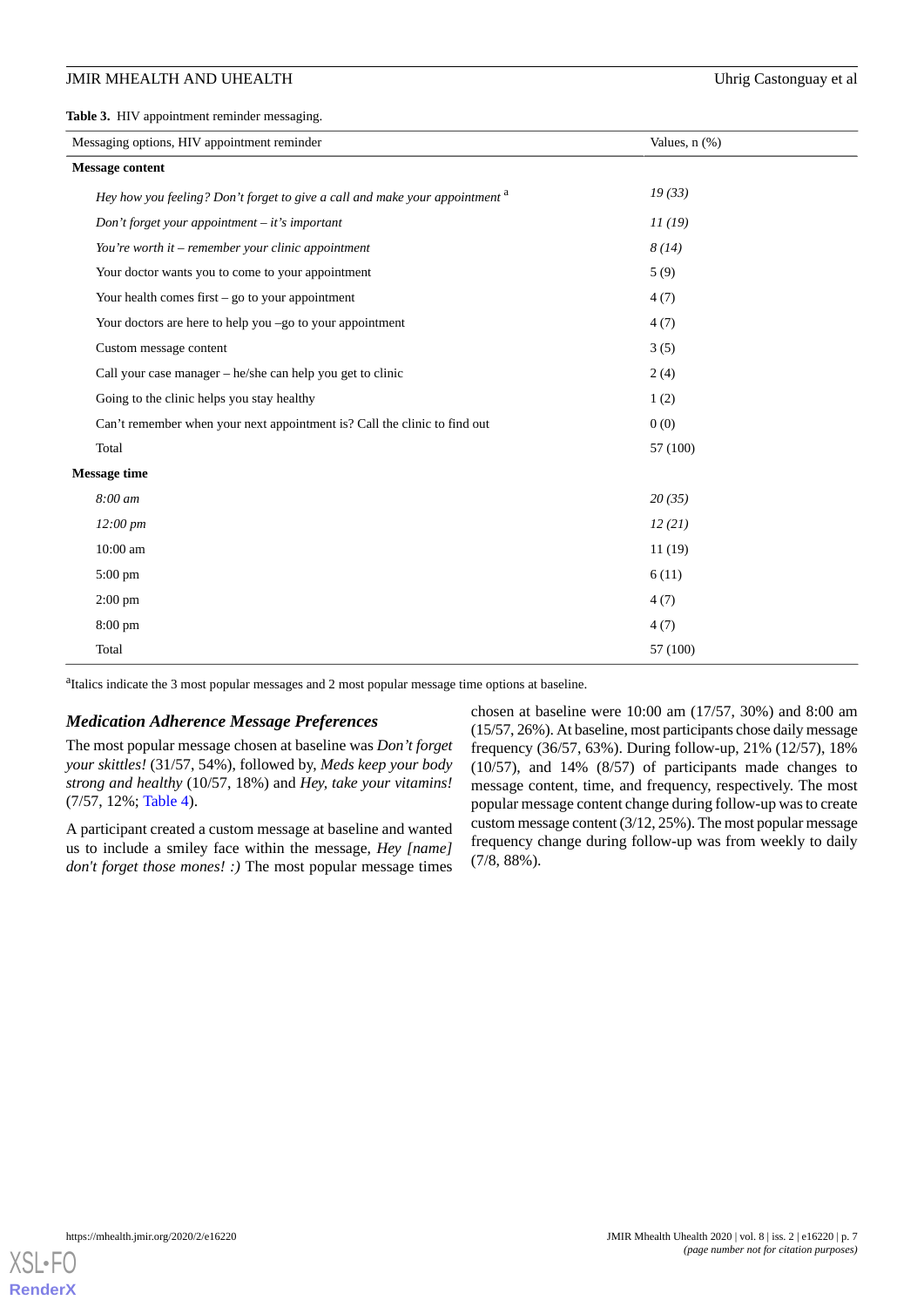#### JMIR MHEALTH AND UHEALTH **Internal and the United States** Uhrig Castonguay et al

<span id="page-7-0"></span>**Table 4.** Medication adherence messaging.

| Messaging options, medication adherence                                            | Values, $n$ $(\%)$ |  |
|------------------------------------------------------------------------------------|--------------------|--|
| <b>Message content</b>                                                             |                    |  |
| Don't forget your skittles! <sup>a</sup>                                           | 31(54)             |  |
| Meds keep your body strong and healthy                                             | 10(18)             |  |
| Hey, take your vitamins!                                                           | 7(12)              |  |
| You got to play to win. So don't forget your meds                                  | 3(5)               |  |
| The best way to stay healthy is to take your meds on time and the right way        | 2(4)               |  |
| Give meaning to your life  Now!                                                    | 2(4)               |  |
| Custom message content                                                             | 1(2)               |  |
| Your meds may not work anymore if you forget to take them                          | 1(2)               |  |
| Adherence to meds means taking the right dose at the right time                    | 0(0)               |  |
| Call your case manager-he/she can help you find ways to remember to take your meds | 0(0)               |  |
| Total                                                                              | 57 (100)           |  |
| <b>Message time</b>                                                                |                    |  |
| 10:00 am                                                                           | 17(30)             |  |
| 8:00 am                                                                            | 15(26)             |  |
| 8:00 pm                                                                            | 14(25)             |  |
| 5:00 pm                                                                            | 4(7)               |  |
| $2:00$ pm                                                                          | 4(7)               |  |
| $12:00$ pm                                                                         | 3(5)               |  |
| Total                                                                              | 57 (100)           |  |
| <b>Message frequency</b>                                                           |                    |  |
| Daily                                                                              | 36(63)             |  |
| Weekly                                                                             | 21(37)             |  |
| Total                                                                              | 57 (100)           |  |

<sup>a</sup> Italics indicate the 3 most popular messages, 2 most popular message time options, and most popular message frequency option at baseline.

#### *Prevention Reminder Message Preferences*

The most popular message chosen at baseline was, *Stay strong. Stay clean* (18/57, 32%), followed by *Safe sex is important. Use a condom* (8/57, 14%) and *Be smart. Use a condom* (7/57, 12%; [Table 5\)](#page-8-0).

A total of 2 participants created custom content at baseline (see [Multimedia Appendix 3\)](#page-11-2). For 1 participant, the custom message of *Keep your eyes on your own work* was a saying his father used often to help the participant remember to stay focused on what matters.

When the messages were categorized as substance use prevention, safe sex, or custom content, most participants (31/57, 54%) chose substance use content. The most popular message times chosen at baseline were 8:00 am (13/57, 23%) and 8:00 pm (12/57, 21%). At baseline, most participants chose weekly message frequency (31/57, 54%). During follow-up, 26% (15/57), 28% (16/57), and 18% (10/57) of participants made changes to message content, time, and frequency, respectively. The most popular message time change during follow-up was to 10:00 am (7/18, 39%). The most popular message frequency change during follow-up was from weekly to daily (9/13, 69%).

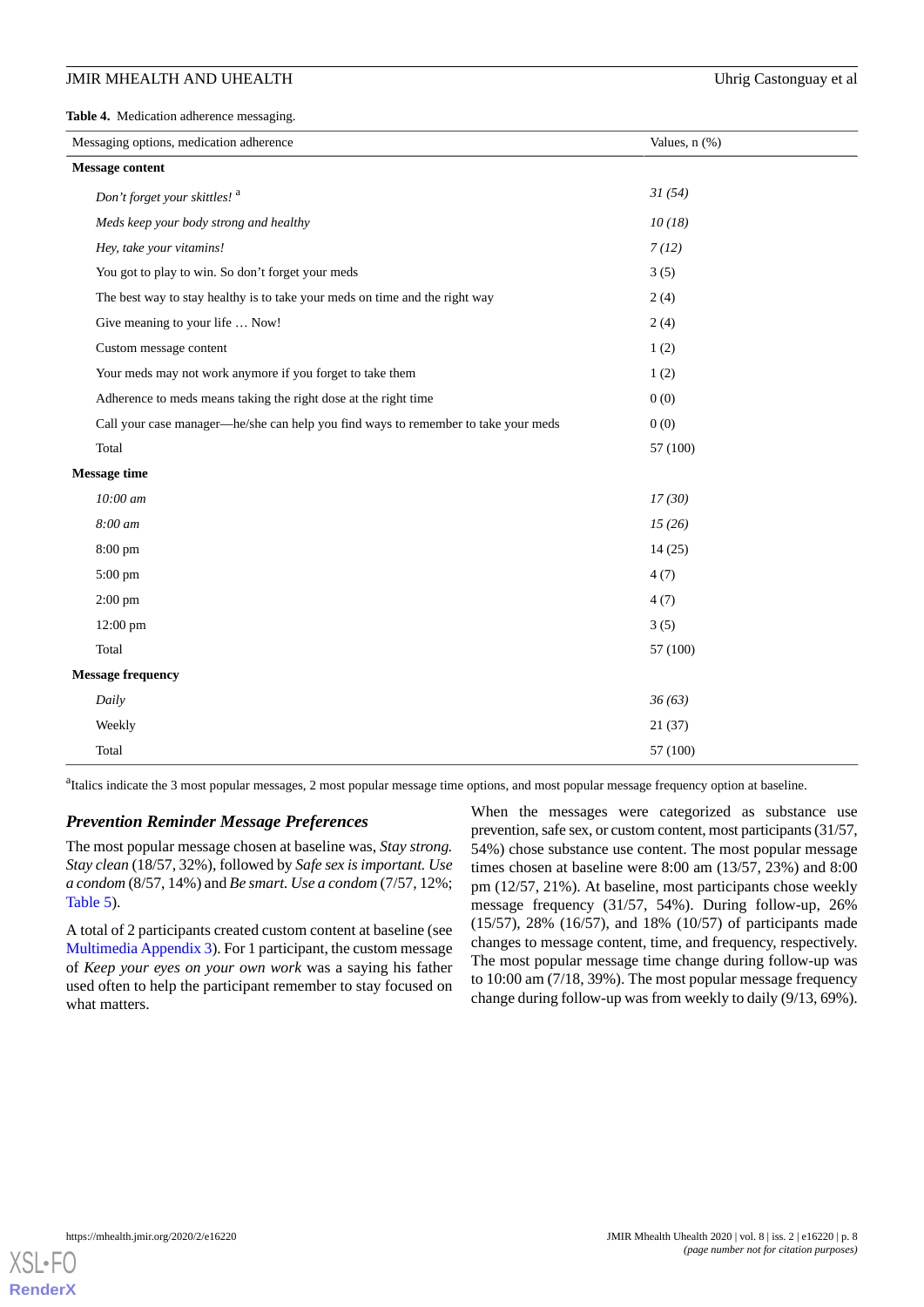#### JMIR MHEALTH AND UHEALTH **Internal and the United States** Uhrig Castonguay et al

<span id="page-8-0"></span>**Table 5.** Prevention reminder messaging.

| Messaging options, prevention reminders                                                   | Values, $n$ $(\%)$ |
|-------------------------------------------------------------------------------------------|--------------------|
| <b>Message content</b>                                                                    |                    |
| Stay strong. Stay clean a,b                                                               | 18(32)             |
| Safe sex is important. Use a condom <sup>c</sup>                                          | 8(14)              |
| Be smart. Use a condom <sup>c</sup>                                                       | 7(12)              |
| One day at a time. Just for today, don't use <sup>b</sup>                                 | 6(10)              |
| Did you read "Get your Freak on for Dummies"-it says you must wear a rubber! <sup>c</sup> | 5(9)               |
| Staying clean is most important. Call your case manager for help <sup>b</sup>             | 4(7)               |
| If you are using, you may forget your meds <sup>b</sup>                                   | 3(5)               |
| Don't forget to wrap it or don't give it up! <sup>c</sup>                                 | 3(5)               |
| Custom message content                                                                    | 2(4)               |
| Protect yourself and your partner. Use a condom <sup>c</sup>                              | 1(2)               |
| Total                                                                                     | 57 (100)           |
| <b>Message time</b>                                                                       |                    |
| 8:00 am                                                                                   | 13(23)             |
| 8:00 pm                                                                                   | 12(21)             |
| $2:00$ pm                                                                                 | 11(19)             |
| 10:00 am                                                                                  | 10(18)             |
| 5:00 pm                                                                                   | 7(12)              |
| 12:00 pm                                                                                  | 4(7)               |
| Total                                                                                     | 57 (100)           |
| <b>Message frequency</b>                                                                  |                    |
| Weekly                                                                                    | 31(54)             |
| Daily                                                                                     | 26(46)             |
| Total                                                                                     | 57 (100)           |
|                                                                                           |                    |

<sup>a</sup> Italics indicate the 3 most popular messages, 2 most popular message time options, and most popular message frequency option at baseline. <sup>b</sup>Substance use prevention content.

c Safe sex content.

### *Barriers to Care Message Preferences*

The most popular messages chosen at baseline for the Barriers to Care messaging ([Table 6](#page-9-0)) were *Holla at your case manager, they're here to help* (12/57, 21%), *Hey! Stay linked to your clinic so you can get your meds and care* (9/57, 16%), *Get help for your housing: call (XXX) XXX-XXXX [Local CBO that helps with housing]* (9/57, 16%), and *Check on job and training programs today* (9/57, 16%).

More participants chose to create custom content for this message category compared with the other categories (see [Multimedia Appendix 3\)](#page-11-2). For example, a custom message, *Hey don't forget your parole appointment on [date],* highlighted the importance of incarceration-related priorities and other custom messages focused on positivity, such as *Keep hope alive!, We love you!* and *Stay positive!* The most popular message times chosen at baseline were 10:00 am (17/57, 30%) and 8:00 am (16/57, 28%).

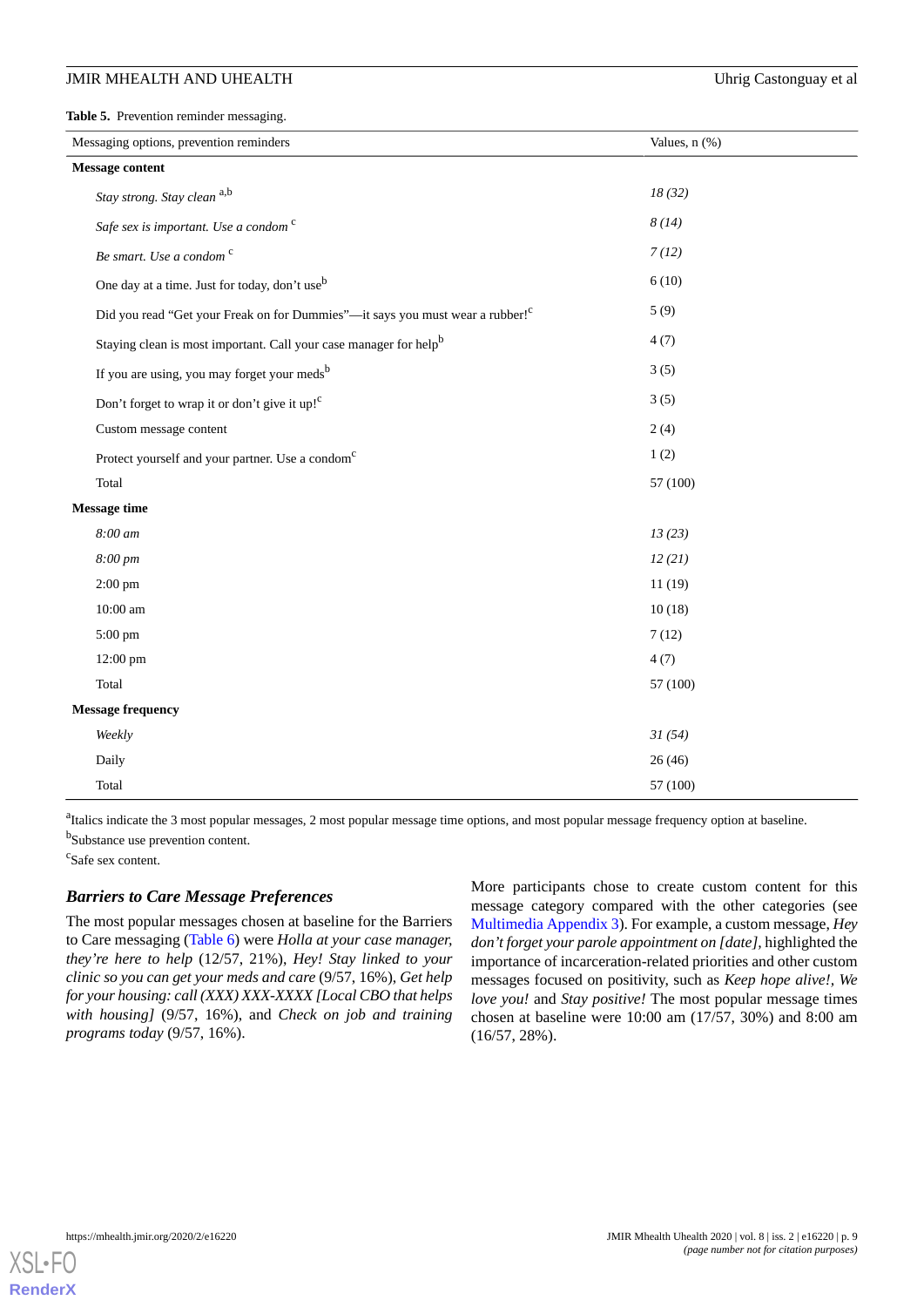<span id="page-9-0"></span>**Table 6.** Barriers to care messaging.

| Messaging options, barriers to care                                                  | Values, $n$ $(\%)$ |  |
|--------------------------------------------------------------------------------------|--------------------|--|
| <b>Message content</b>                                                               |                    |  |
| Holla at your case manager, they're here to help a,b,c                               | 12(21)             |  |
| Hey! Stay linked to your clinic so you can get your meds and care b                  | 9(16)              |  |
| Get help for your housing: call xxx-xxx-xxxx b,c                                     | 9(16)              |  |
| Check on job and training programs today <sup>c</sup>                                | 9(16)              |  |
| Remember to get a case manager: call xxx-xxx-xxxx                                    | 7(12)              |  |
| Custom message content                                                               | 5(9)               |  |
| Get help getting your entitlement/insurance programs: call xxx-xxx-xxxx              | 3(5)               |  |
| Can't get your prescriptions? Call your clinic or case manager                       | 2(3)               |  |
| Need a ride to your appointment? Call your case manager at xxx-xxx-xxxx              | 1(2)               |  |
| Call transportation services so you can get to your clinic visits: call xxx-xxx-xxxx | 0(0)               |  |
| Total                                                                                | 57 (100)           |  |
| <b>Message time</b>                                                                  |                    |  |
| 10:00 AM                                                                             | 17(30)             |  |
| 8:00 AM                                                                              | 16(28)             |  |
| 2:00 PM                                                                              | 10(18)             |  |
| 8:00 PM                                                                              | 7(12)              |  |
| 5:00 PM                                                                              | 4(7)               |  |
| 12:00 PM                                                                             | 3(5)               |  |
| Total                                                                                | 57 (100)           |  |

<sup>a</sup>Italics indicate the 3 most popular messages and 2 most popular message time options at baseline.

<sup>b</sup>The 3 most popular message content options among those enrolled in the community.

<sup>c</sup>The 3 most popular message content options among those enrolled in the District of Columbia Department of Corrections.

#### **Results by Enrollment Site**

There were minor differences in message preferences between those enrolled in the community (released from a correctional facility within the last 6 months) versus those enrolled in the DC DOC. For the prevention reminder messaging, the most popular messages chosen at baseline among those enrolled in the community were *Stay strong. Stay clean* (9/37, 24%), *Safe sex is important. Use a condom* (5/37, 14%), *Be smart. Use a condom* (5/37, 14%), and *One day at a time. Just for today, don't use* (5/37, 14%). The most popular messages chosen at baseline among those enrolled in jail were *Stay strong. Stay clean* (9/20, 45%), *Safe sex is important. Use a condom* (3/20, 15%), and *Did you read "Get your Freak on for Dummies*"—*it says you must wear a rubber!* (3/20, 15%). Among the barriers to care messages, the most popular messages chosen at baseline among those enrolled in the community were, *Holla at your case manager, they're here to help* (8/37, 22%), *Hey! Stay linked to your clinic so you can get your meds and care* (7/37, 19%), and *Get help for your housing: call (XXX) XXX-XXXX* (5/37, 14%). Participants enrolled in the jail were more likely to choose *Check on job and training programs today* (5/20, 25%), *Holla at your case manager, they're here to help* (4/20, 20%), and *Get help for your housing: call (XXX) XXX-XXXX* (4/20, 20%).

# *Discussion*

#### **Principal Findings**

HIV-infected individuals with a history of incarceration represent a vulnerable community in need of innovative interventions to address many barriers to HIV care and adherence to ART. We were able to implement an SMS-based intervention and report lessons learned for implementation and message preferences. This knowledge will be invaluable to others delivering SMS interventions in this vulnerable population.

#### **Lessons Learned**

As reported elsewhere [[10\]](#page-12-8), challenges implementing mHealth technologies for CJ-involved population include service interruptions, billing/overage issues, and users' experience with an SMS text messaging platform that is automated. Adding to this knowledge, during implementation of CARE+ SMS, we learned the following: (1) the importance of pilot testing the intervention and adapting the intervention for the population; (2) cell phone implementation considerations; and (3) providing an array of message delivery preferences (ie, frequency and timing).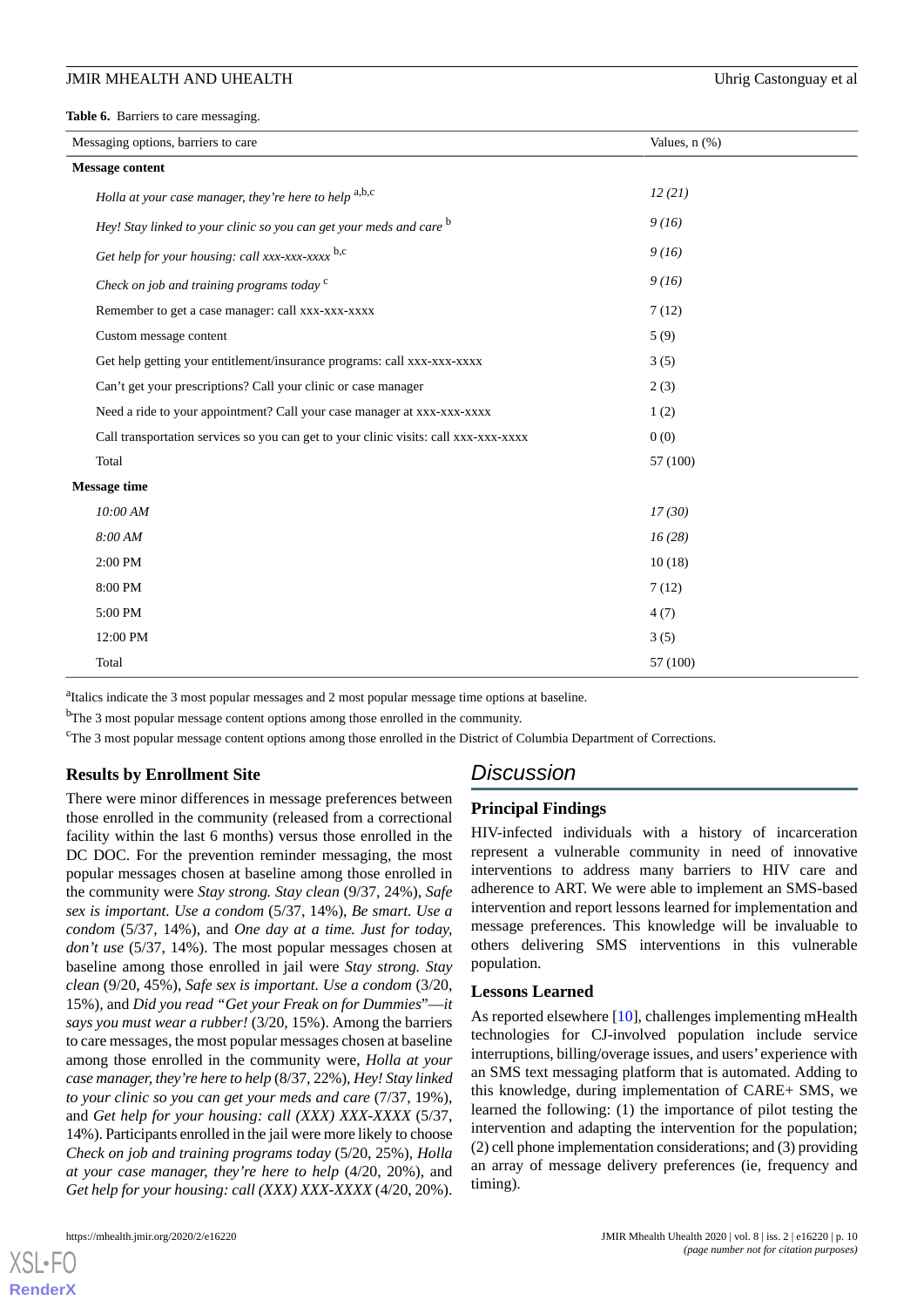#### *Pilot Testing and Adapting to Your Population*

The study team saw huge improvements to the CARE+ Corrections intervention after pilot testing the intervention. Recognizing the significance of customization (ie, timing and frequency) of messaging to avoid message fatigue, the study team was able to make changes to the SMS platform before intervention implementation to provide study participants more flexibility.

Adapting the SMS text message library to accurately reflect the common experiences for the population was essential. For example, study participants were more likely to choose a substance use message versus the safe sex message under the Prevention Reminder category. This reflected what has been previously observed among incarcerated persons facing a 3- to 8-fold increased risk of drug-related death, 1 to 2 weeks following release compared with 3 to 12 weeks following release [[35\]](#page-13-6). Future interventions should review the literature, engage with community-based organizations (CBOs), and conduct formative research with the population to inform message development to identify unique barriers and resources for the population of interest.

In addition, as our study population was older, adapting the implementation strategy to meet the needs of older participants was essential to effective implementation of the SMS text message plan. On the basis of previous literature [[10](#page-12-8)[,36](#page-13-7),[37\]](#page-13-8), we recognized that additional cell phone training would be required for some study participants and developed a simple in-person training (see [Multimedia Appendix 2\)](#page-11-1). This was consistent with previous literature, in which a 2016 review of designing, implementing, and evaluating mHealth solutions among older adults highlighted the importance of ease of use of the mobile platform and an understanding of technical literacy of the user [[38\]](#page-13-9). Furthermore, in-person contact helped to facilitate familiarizing the older population with mobile platforms. In our study, participants received 1-on-1 support with the initial setup of the CARE+ SMS program during their baseline visit. Another option for future mHealth interventions among older populations would be to use YouTube videos to further build rapport among study participants and build mobile skills [[39\]](#page-13-10).

#### *Cell Phone Implementation Considerations*

The Android smartphones provided by the study were highly desirable; however, participants' chaotic personal environments impacted smartphone retention. Most CARE+ participants opted to receive the phone provided by the study; however, most required a replacement phone and almost all kept their phone at the end of the study. In contrast, another STTR study reported 100% of users discarded the inexpensive, older model flip phone [[10\]](#page-12-8). Future mHealth interventions, if possible, should continue to provide smartphones but consider budgeting more funds for cell phone replacement, given the likelihood of phone replacements. If the budget to provide a cell phone is not available and/or sustainable, an idea for future interventions would be to use Web-based telephone services (ie, Google Voice and WhatsApp) to continue sending SMS text messages via email when cell phone service is turned off, as was used in another STTR site [[10\]](#page-12-8).

 $XS$ -FO **[RenderX](http://www.renderx.com/)** Leveraging community partnerships proved very useful to avoid cell phone service interruptions because of lost or faulty phones. In addition to having regular office/study hours at the CARE+ community site, CARE+ staff identified contacts at multiple popular CBOs to provide participants with options for study engagement. Participants knew which community partners were affiliated with CARE+ and study staff would receive calls from participants at these community partner locations to set up appointments for phone replacements. This also proved useful for study retention purposes*.*

Identifying economic solutions with the cell phone carrier reduced economic burden on study budget. Using the pooled minutes approach provided the much-needed flexibility for CARE+ study participants, as some used very little of the suggested minutes allotted per month whereas others went over consistently. Future interventions should consider the pooled minutes approach to avoid overage issues and work with carriers to turn off specific apps and phone options that could incur monthly charges. Furthermore, incorporating cost-effectiveness analyses using templates [\[40](#page-13-11)], such as the one used by Reback et al [[41\]](#page-14-0) to evaluate a substance use and HIV risk reduction SMS intervention, will provide useful information for the feasibility of mHealth interventions at the population level.

#### *Message Frequency and Customization*

Previous research has indicated that SMS interventions with 1 or more daily messages demonstrated *smaller* effects than interventions that only sent messages weekly [\[42](#page-14-1)]; however, CARE+ participant preferred more frequent SMS text messages. At baseline, participants were more likely to choose to receive the message every day instead of once per week. Furthermore, during follow-up, a large proportion of participants changed their message frequency option from weekly to daily.

Few chose to create their own message. We believe this could reflect the success and importance of the formative work, adequately reflecting the messages they wanted to receive. However, even with few selecting to create their own message, providing this as an option is important, as interventions that allow for message customization are more effective at promoting adherence to ART than those that send uniform messages to all participants [\[42](#page-14-1)].

For those who did create custom messages (see [Multimedia](#page-11-2) [Appendix 3\)](#page-11-2), they provided us insights into missed messaging opportunities for future SMS interventions for persons with a history of incarceration. For example, a custom message reminded the participant of the participant's parole appointment and thus highlighted the potential of adding community supervision—related reminder options to the Barriers to Care content area. Highlighting CJ status within the message was in contrast to our initial study goals of avoiding mentioning either HIV or CJ status. Future research is needed to explore the breadth and effectiveness of CJ-focused messaging.

#### *Differences by Enrollment Site*

Participants who were enrolled in the jail chose different Barriers to Care messaging compared with those participants enrolled in the community—highlighting the differences in barriers encountered at 2 different time points (immediate release versus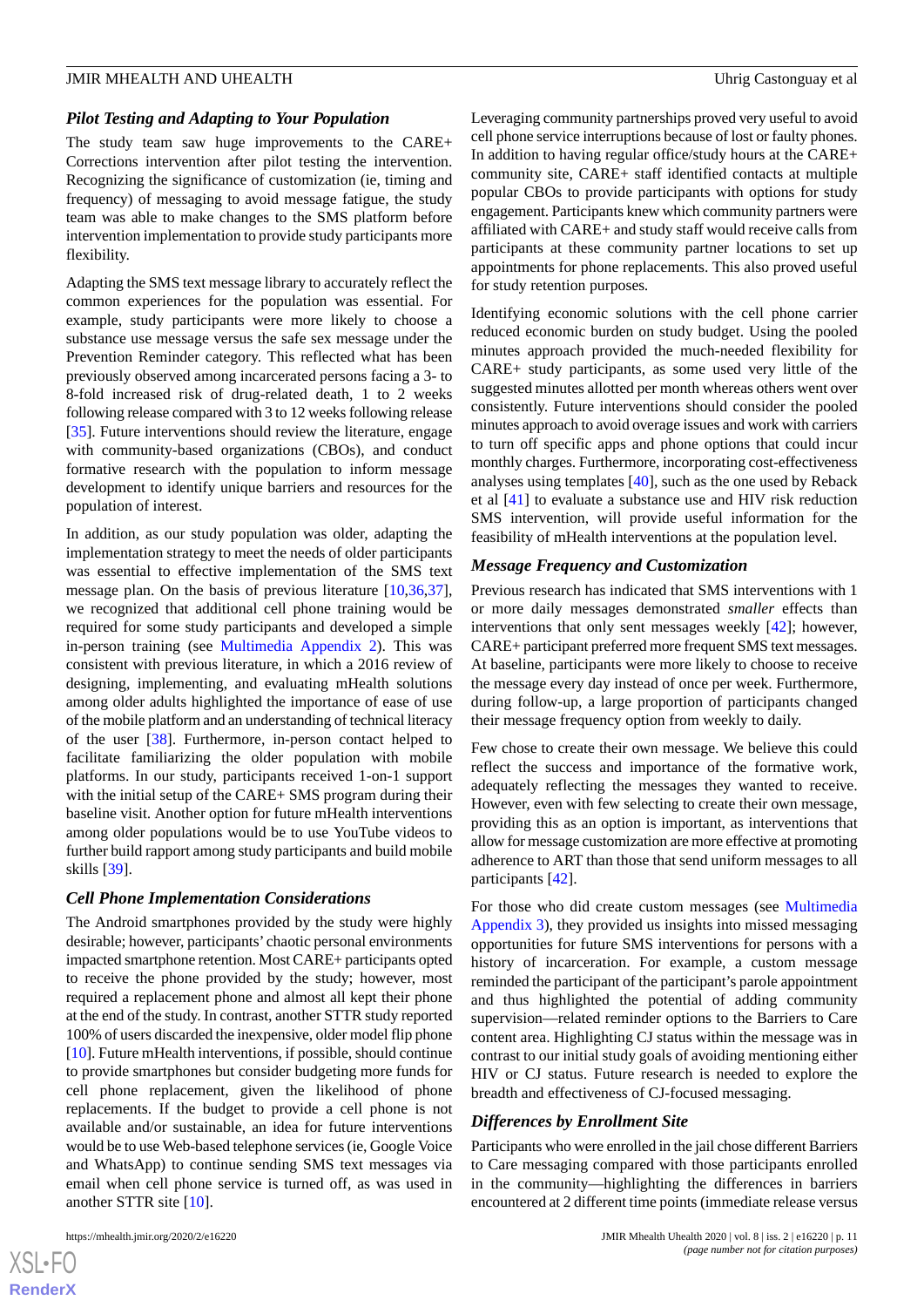up to 6 months before release from jail). The popularity of messages about seeking housing and job training programs among jail enrollees versus community-enrolled participants could be because of the fact that the latter may have had more time in the community to address these needs. This is supported by the literature, with persons immediately released from correctional facilities reporting transitional challenges, such as not knowing how to find shelter and feeling dumped into the city, unsure where to spend their first night [\[43](#page-14-2)]. Immediate needs following reentry can also vary by gender, with men reporting finding a job and education as most important immediately, whereas women identified shelter and substance abuse as their top priorities [[44\]](#page-14-3). Future interventions should consider the timing of release from a correctional setting and choose Barriers to Care messaging that reflects the timing of release.

#### **Limitations**

Although this study provides important details for future mHealth interventions among this vulnerable population, this study had several limitations. First, this study reported on the intervention arm of a pilot feasibility study. Given the small

sample size, we lacked that statistical power to make between-group comparisons (eg, gender, race, and enrollment site), limiting our ability to inform mHealth interventions among specific populations. In addition, our SMS platform website (Dimagi) was a 1-way text service; thus, we could not evaluate engagement in the SMS intervention or confirm receipt of the SMS text messages. Furthermore, this study was limited to programming data (from Dimagi) and the experiences of study staff. Future mHealth intervention studies would benefit from larger sample sizes to evaluate messaging preference among various sociodemographic variables and qualitative research to better understand the specifics of SMS interventions that work well for the target population.

#### **Conclusions**

In this paper, we report the implementation of an SMS intervention for HIV-infected persons with a history of incarceration. Highlighting the implementation of a real-world application of an mHealth platform, subsequent programs working with the same or other vulnerable populations can use the findings, methodology, and trainings to implement and benefit from our lessons learned.

# **Acknowledgments**

The authors would like to acknowledge funding from the National Institutes of Health and National Institute on Drug Abuse (R01DA030747 and T32DA023356) and institutional support from the University of North Carolina (UNC)—Chapel Hill Center for AIDS Research (P30AI50410), Providence/Boston Center for AIDS Research (P30AI042853), and the DC Center for AIDS Research (P30AI117970). The authors would also like to acknowledge CARE+ team members Anthony Rawls and Avery Barber, DC DOC partners (Drs Beth Mynett and Reena Chakraborty), and community-based partners for their support and assistance in conducting this work. In addition, the authors would like to acknowledge Lorin Bruckner with the UNC Davis Library, who assisted with the data visualization ([Table 1\)](#page-3-0), and Sable Watson for manuscript editing support. Finally, the authors would like to thank the study participants without whom this work would not be possible.

#### <span id="page-11-0"></span>**Conflicts of Interest**

None declared.

#### <span id="page-11-1"></span>**Multimedia Appendix 1**

CARE+ Corrections SMS Messaging Library. [[DOCX File , 22 KB](https://jmir.org/api/download?alt_name=mhealth_v8i2e16220_app1.docx&filename=edfd313d989e0f3abab1d883f7f30054.docx)-[Multimedia Appendix 1\]](https://jmir.org/api/download?alt_name=mhealth_v8i2e16220_app1.docx&filename=edfd313d989e0f3abab1d883f7f30054.docx)

# <span id="page-11-2"></span>**Multimedia Appendix 2**

How to Use Your Droid 4. [[DOCX File , 319 KB-Multimedia Appendix 2\]](https://jmir.org/api/download?alt_name=mhealth_v8i2e16220_app2.docx&filename=ee8ea4f79df43995a1b9f64ee816304c.docx)

# **Multimedia Appendix 3**

CARE+ Customized Messages at Baseline. [[DOCX File , 20 KB](https://jmir.org/api/download?alt_name=mhealth_v8i2e16220_app3.docx&filename=fc9e4d06417d3d9fb00dffc167a9d4fa.docx)-[Multimedia Appendix 3\]](https://jmir.org/api/download?alt_name=mhealth_v8i2e16220_app3.docx&filename=fc9e4d06417d3d9fb00dffc167a9d4fa.docx)

#### **Multimedia Appendix 4**

CONSORT-EHEALTH checklist (V 1.6.1). [[PDF File \(Adobe PDF File\), 1643 KB](https://jmir.org/api/download?alt_name=mhealth_v8i2e16220_app4.pdf&filename=182fe0fd72823cd7b8d7c429cb76a5d4.pdf)-[Multimedia Appendix 4\]](https://jmir.org/api/download?alt_name=mhealth_v8i2e16220_app4.pdf&filename=182fe0fd72823cd7b8d7c429cb76a5d4.pdf)

#### **References**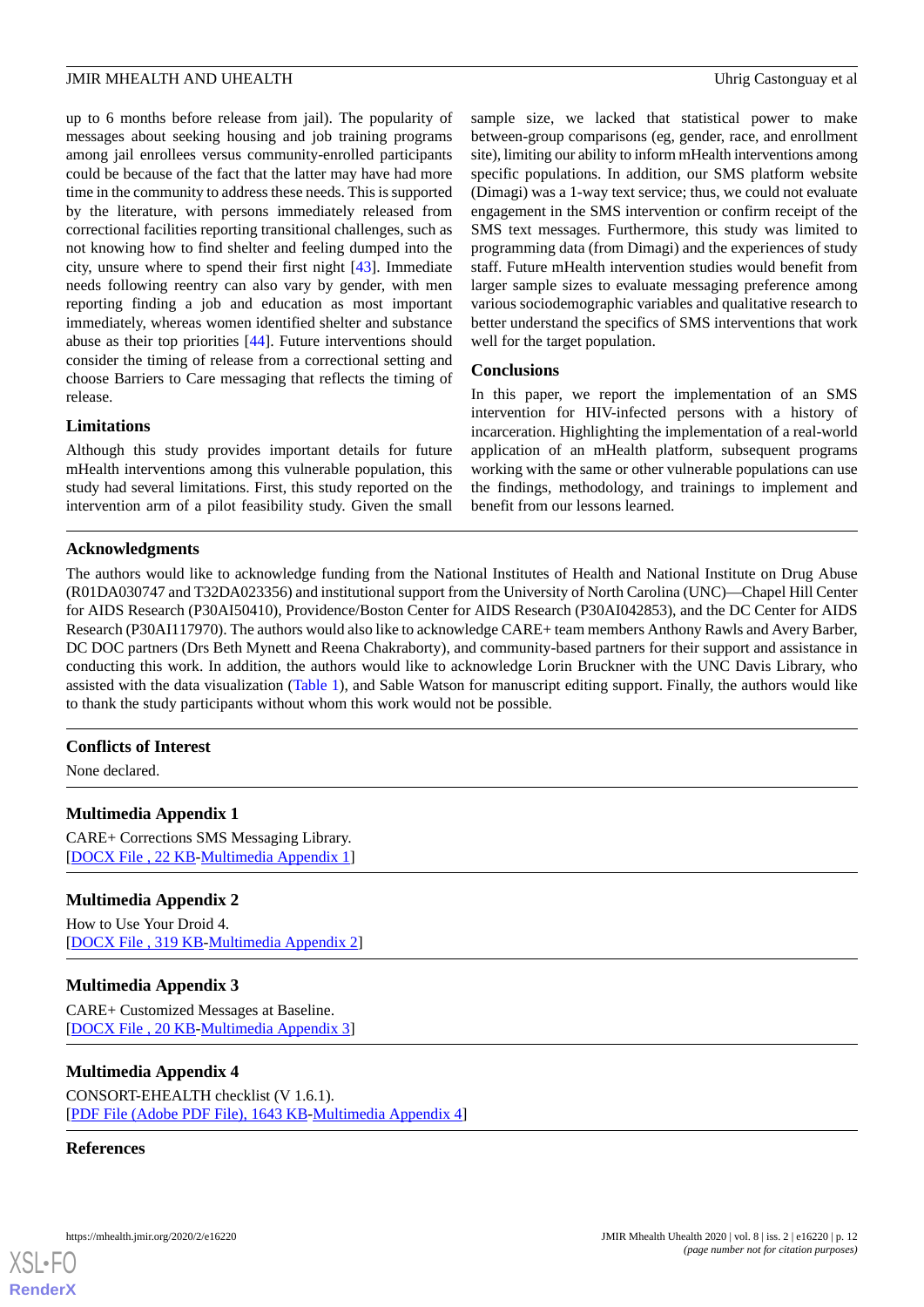- <span id="page-12-0"></span>1. Kaeble D, Cowhig M. Bureau of Justice Statistics. Washington, D.C: US Department of Justice, Bureau of Justice Statistics; 2018 Apr. Correctional Populations in the United States, 2016 URL: <https://www.bjs.gov/content/pub/pdf/cpus16.pdf> [accessed 2019-12-05]
- <span id="page-12-1"></span>2. Maruschak LM, Bronson J. Bureau of Justice Statistics. Washington, DC: US Department of Justice, Bureau of Justice Statistics; 2017 Aug. HIV in Prisons, 2015 - Statistical Tables URL: <https://www.bjs.gov/content/pub/pdf/hivp15st.pdf> [accessed 2019-12-05]
- <span id="page-12-2"></span>3. Spaulding AC, Seals RM, Page MJ, Brzozowski AK, Rhodes W, Hammett TM. HIV/AIDS among inmates of and releasees from US correctional facilities, 2006: declining share of epidemic but persistent public health opportunity. PLoS One 2009 Nov 11;4(11):e7558 [[FREE Full text](http://dx.plos.org/10.1371/journal.pone.0007558)] [doi: [10.1371/journal.pone.0007558](http://dx.doi.org/10.1371/journal.pone.0007558)] [Medline: [19907649](http://www.ncbi.nlm.nih.gov/entrez/query.fcgi?cmd=Retrieve&db=PubMed&list_uids=19907649&dopt=Abstract)]
- <span id="page-12-3"></span>4. Beckwith CG, Nunn A, Baucom S, Getachew A, Akinwumi A, Herdman B, et al. Rapid HIV testing in large urban jails. Am J Public Health 2012 May;102(Suppl 2):S184-S186 [[FREE Full text](http://europepmc.org/abstract/MED/22401524)] [doi: [10.2105/AJPH.2011.300514\]](http://dx.doi.org/10.2105/AJPH.2011.300514) [Medline: [22401524](http://www.ncbi.nlm.nih.gov/entrez/query.fcgi?cmd=Retrieve&db=PubMed&list_uids=22401524&dopt=Abstract)]
- <span id="page-12-4"></span>5. Welcome to CDC stacks. Atlanta, GA: Centers for Disease Control and Prevention; 2009 Jan. HIV Testing Implementation Guidance for Correctional Settings URL: <https://stacks.cdc.gov/view/cdc/5279> [accessed 2019-12-05]
- <span id="page-12-5"></span>6. Beckwith CG, Zaller ND, Fu JJ, Montague BT, Rich JD. Opportunities to diagnose, treat, and prevent HIV in the criminal justice system. J Acquir Immune Defic Syndr 2010 Dec;55(Suppl 1):S49-S55 [\[FREE Full text\]](http://europepmc.org/abstract/MED/21045600) [doi: [10.1097/QAI.0b013e3181f9c0f7\]](http://dx.doi.org/10.1097/QAI.0b013e3181f9c0f7) [Medline: [21045600](http://www.ncbi.nlm.nih.gov/entrez/query.fcgi?cmd=Retrieve&db=PubMed&list_uids=21045600&dopt=Abstract)]
- <span id="page-12-6"></span>7. Meyer JP, Cepeda J, Wu J, Trestman RL, Altice FL, Springer SA. Optimization of human immunodeficiency virus treatment during incarceration: viral suppression at the prison gate. JAMA Intern Med 2014 May;174(5):721-729 [\[FREE Full text\]](http://europepmc.org/abstract/MED/24687044) [doi: [10.1001/jamainternmed.2014.601](http://dx.doi.org/10.1001/jamainternmed.2014.601)] [Medline: [24687044\]](http://www.ncbi.nlm.nih.gov/entrez/query.fcgi?cmd=Retrieve&db=PubMed&list_uids=24687044&dopt=Abstract)
- <span id="page-12-7"></span>8. Rich JD, DiClemente R, Levy J, Lyda K, Ruiz MS, Rosen DL, Centers for AIDS Research at the Social and Behavioral Sciences Research Network, Centers for AIDS Research–Collaboration on HIV in Corrections Working Group. Correctional facilities as partners in reducing HIV disparities. J Acquir Immune Defic Syndr 2013 Jun 1;63(Suppl 1):S49-S53 [[FREE](http://europepmc.org/abstract/MED/23673887) [Full text\]](http://europepmc.org/abstract/MED/23673887) [doi: [10.1097/QAI.0b013e318292fe4c](http://dx.doi.org/10.1097/QAI.0b013e318292fe4c)] [Medline: [23673887](http://www.ncbi.nlm.nih.gov/entrez/query.fcgi?cmd=Retrieve&db=PubMed&list_uids=23673887&dopt=Abstract)]
- <span id="page-12-8"></span>9. Iroh PA, Mayo H, Nijhawan AE. The HIV care cascade before, during, and after incarceration: a systematic review and data synthesis. Am J Public Health 2015 Jul;105(7):e5-16. [doi: [10.2105/AJPH.2015.302635](http://dx.doi.org/10.2105/AJPH.2015.302635)] [Medline: [25973818\]](http://www.ncbi.nlm.nih.gov/entrez/query.fcgi?cmd=Retrieve&db=PubMed&list_uids=25973818&dopt=Abstract)
- <span id="page-12-9"></span>10. Christopoulos KA, Cunningham WE, Beckwith CG, Kuo I, Golin CE, Knight K, et al. Lessons learned from the implementation of seek, test, treat, retain interventions using mobile phones and text messaging to improve engagement in HIV care for vulnerable populations in the United States. AIDS Behav 2017 Nov;21(11):3182-3193 [\[FREE Full text](http://europepmc.org/abstract/MED/28578543)] [doi: [10.1007/s10461-017-1804-8\]](http://dx.doi.org/10.1007/s10461-017-1804-8) [Medline: [28578543](http://www.ncbi.nlm.nih.gov/entrez/query.fcgi?cmd=Retrieve&db=PubMed&list_uids=28578543&dopt=Abstract)]
- <span id="page-12-11"></span><span id="page-12-10"></span>11. Krishnan A, Cravero C. A multipronged evidence-based approach to implement mHealth for underserved HIV-infected populations. Mob Media Commun 2017;5(2):194-211. [doi: [10.1177/2050157917692390\]](http://dx.doi.org/10.1177/2050157917692390)
- <span id="page-12-12"></span>12. Pew Research Center. 2019 Jun 12. Mobile Fact Sheet URL:<https://www.pewresearch.org/internet/fact-sheet/mobile/> [accessed 2019-12-05]
- <span id="page-12-13"></span>13. Dol J, Richardson B, Tomblin Murphy G, Aston M, McMillan D, Campbell-Yeo M. Impact of mHealth interventions during the perinatal period on maternal psychosocial outcomes: a systematic review protocol. JBI Database System Rev Implement Rep 2019 Jul 25. [doi: [10.11124/JBISRIR-D-19-00003\]](http://dx.doi.org/10.11124/JBISRIR-D-19-00003) [Medline: [31356572\]](http://www.ncbi.nlm.nih.gov/entrez/query.fcgi?cmd=Retrieve&db=PubMed&list_uids=31356572&dopt=Abstract)
- <span id="page-12-14"></span>14. de Jongh T, Gurol-Urganci I, Vodopivec-Jamsek V, Car J, Atun R. Mobile phone messaging for facilitating self-management of long-term illnesses. Cochrane Database Syst Rev 2012 Dec 12;12:CD007459 [[FREE Full text](http://europepmc.org/abstract/MED/23235644)] [doi: [10.1002/14651858.CD007459.pub2\]](http://dx.doi.org/10.1002/14651858.CD007459.pub2) [Medline: [23235644](http://www.ncbi.nlm.nih.gov/entrez/query.fcgi?cmd=Retrieve&db=PubMed&list_uids=23235644&dopt=Abstract)]
- <span id="page-12-15"></span>15. Mehraeen E, Safdari R, Mohammadzadeh N, Seyedalinaghi SA, Forootan S, Mohraz M. Mobile-based applications and functionalities for self-management of people living with HIV. Stud Health Technol Inform 2018;248:172-179. [Medline: [29726434](http://www.ncbi.nlm.nih.gov/entrez/query.fcgi?cmd=Retrieve&db=PubMed&list_uids=29726434&dopt=Abstract)]
- <span id="page-12-16"></span>16. Forrest JI, Wiens M, Kanters S, Nsanzimana S, Lester RT, Mills EJ. Mobile health applications for HIV prevention and care in Africa. Curr Opin HIV AIDS 2015 Nov;10(6):464-471. [doi: [10.1097/COH.0000000000000198](http://dx.doi.org/10.1097/COH.0000000000000198)] [Medline: [26352394\]](http://www.ncbi.nlm.nih.gov/entrez/query.fcgi?cmd=Retrieve&db=PubMed&list_uids=26352394&dopt=Abstract)
- 17. Mayer JE, Fontelo P. Meta-analysis on the effect of text message reminders for HIV-related compliance. AIDS Care 2017 Apr;29(4):409-417 [\[FREE Full text\]](http://europepmc.org/abstract/MED/27477580) [doi: [10.1080/09540121.2016.1214674](http://dx.doi.org/10.1080/09540121.2016.1214674)] [Medline: [27477580](http://www.ncbi.nlm.nih.gov/entrez/query.fcgi?cmd=Retrieve&db=PubMed&list_uids=27477580&dopt=Abstract)]
- 18. Belzer ME, Naar-King S, Olson J, Sarr M, Thornton S, Kahana SY, Adolescent Medicine Trials Network for HIV/AIDS Interventions. The use of cell phone support for non-adherent HIV-infected youth and young adults: an initial randomized and controlled intervention trial. AIDS Behav 2014 Apr;18(4):686-696 [[FREE Full text\]](http://europepmc.org/abstract/MED/24271347) [doi: [10.1007/s10461-013-0661-3\]](http://dx.doi.org/10.1007/s10461-013-0661-3) [Medline: [24271347](http://www.ncbi.nlm.nih.gov/entrez/query.fcgi?cmd=Retrieve&db=PubMed&list_uids=24271347&dopt=Abstract)]
- 19. Dowshen N, Kuhns LM, Gray C, Lee S, Garofalo R. Feasibility of interactive text message response (ITR) as a novel, real-time measure of adherence to antiretroviral therapy for HIV+ youth. AIDS Behav 2013 Jul;17(6):2237-2243. [doi: [10.1007/s10461-013-0464-6\]](http://dx.doi.org/10.1007/s10461-013-0464-6) [Medline: [23546844](http://www.ncbi.nlm.nih.gov/entrez/query.fcgi?cmd=Retrieve&db=PubMed&list_uids=23546844&dopt=Abstract)]
- 20. Belzer ME, MacDonell KK, Clark LF, Huang J, Olson J, Kahana SY, Adolescent Medicine Trials Network for HIV/AIDS Interventions. Acceptability and feasibility of a cell phone support intervention for youth living with HIV with nonadherence to antiretroviral therapy. AIDS Patient Care STDS 2015 Jun;29(6):338-345 [\[FREE Full text\]](http://europepmc.org/abstract/MED/25928772) [doi: [10.1089/apc.2014.0282](http://dx.doi.org/10.1089/apc.2014.0282)] [Medline: [25928772](http://www.ncbi.nlm.nih.gov/entrez/query.fcgi?cmd=Retrieve&db=PubMed&list_uids=25928772&dopt=Abstract)]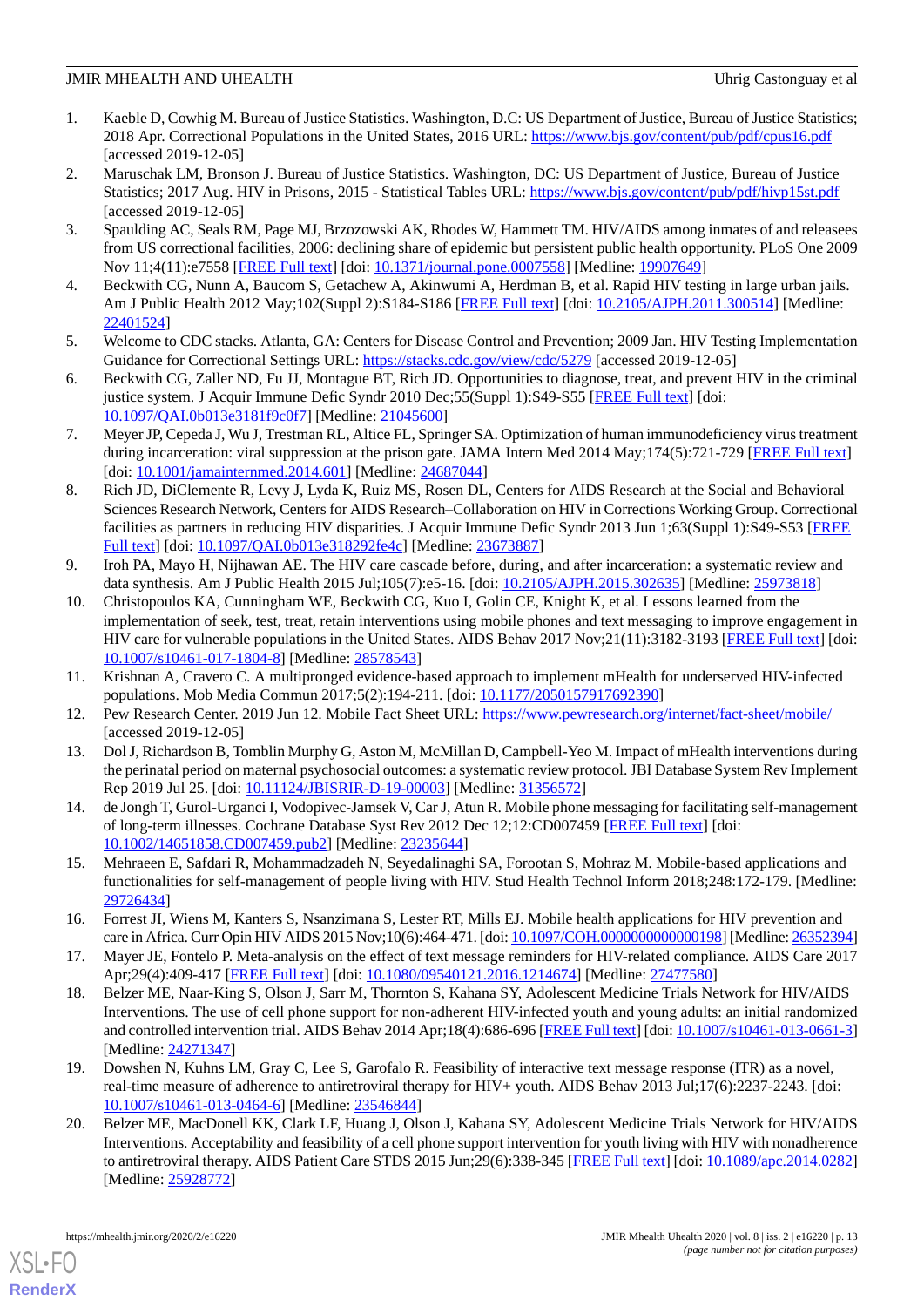- 21. Garofalo R, Kuhns LM, Hotton A, Johnson A, Muldoon A, Rice D. A randomized controlled trial of personalized text message reminders to promote medication adherence among HIV-positive adolescents and young adults. AIDS Behav 2016 May;20(5):1049-1059 [\[FREE Full text\]](http://europepmc.org/abstract/MED/26362167) [doi: [10.1007/s10461-015-1192-x](http://dx.doi.org/10.1007/s10461-015-1192-x)] [Medline: [26362167\]](http://www.ncbi.nlm.nih.gov/entrez/query.fcgi?cmd=Retrieve&db=PubMed&list_uids=26362167&dopt=Abstract)
- 22. Lewis MA, Uhrig JD, Bann CM, Harris JL, Furberg RD, Coomes C, et al. Tailored text messaging intervention for HIV adherence: a proof-of-concept study. Health Psychol 2013 Mar;32(3):248-253. [doi: [10.1037/a0028109\]](http://dx.doi.org/10.1037/a0028109) [Medline: [22545972\]](http://www.ncbi.nlm.nih.gov/entrez/query.fcgi?cmd=Retrieve&db=PubMed&list_uids=22545972&dopt=Abstract)
- 23. Reback CJ, Ling D, Shoptaw S, Rohde J. Developing a text messaging risk reduction intervention for methamphetamine-using MSM: research note. Open AIDS J 2010 May 14;4:116-122 [[FREE Full text](http://europepmc.org/abstract/MED/20657827)] [doi: [10.2174/1874613601004030116](http://dx.doi.org/10.2174/1874613601004030116)] [Medline: [20657827](http://www.ncbi.nlm.nih.gov/entrez/query.fcgi?cmd=Retrieve&db=PubMed&list_uids=20657827&dopt=Abstract)]
- 24. Reback CJ, Grant DL, Fletcher JB, Branson CM, Shoptaw S, Bowers JR, et al. Text messaging reduces HIV risk behaviors among methamphetamine-using men who have sex with men. AIDS Behav 2012 Oct;16(7):1993-2002 [\[FREE Full text\]](http://europepmc.org/abstract/MED/22610370) [doi: [10.1007/s10461-012-0200-7](http://dx.doi.org/10.1007/s10461-012-0200-7)] [Medline: [22610370\]](http://www.ncbi.nlm.nih.gov/entrez/query.fcgi?cmd=Retrieve&db=PubMed&list_uids=22610370&dopt=Abstract)
- 25. Ingersoll K, Dillingham R, Reynolds G, Hettema J, Freeman J, Hosseinbor S, et al. Development of a personalized bidirectional text messaging tool for HIV adherence assessment and intervention among substance abusers. J Subst Abuse Treat 2014 Jan;46(1):66-73 [[FREE Full text](http://europepmc.org/abstract/MED/24029625)] [doi: [10.1016/j.jsat.2013.08.002\]](http://dx.doi.org/10.1016/j.jsat.2013.08.002) [Medline: [24029625](http://www.ncbi.nlm.nih.gov/entrez/query.fcgi?cmd=Retrieve&db=PubMed&list_uids=24029625&dopt=Abstract)]
- 26. Ingersoll KS, Dillingham RA, Hettema JE, Conaway M, Freeman J, Reynolds G, et al. Pilot RCT of bidirectional text messaging for ART adherence among nonurban substance users with HIV. Health Psychol 2015 Dec;34S:1305-1315 [\[FREE](http://europepmc.org/abstract/MED/26651472) [Full text\]](http://europepmc.org/abstract/MED/26651472) [doi: [10.1037/hea0000295](http://dx.doi.org/10.1037/hea0000295)] [Medline: [26651472](http://www.ncbi.nlm.nih.gov/entrez/query.fcgi?cmd=Retrieve&db=PubMed&list_uids=26651472&dopt=Abstract)]
- <span id="page-13-0"></span>27. Rana AI, van den Berg JJ, Lamy E, Beckwith CG. Using a mobile health intervention to support HIV treatment adherence and retention among patients at risk for disengaging with care. AIDS Patient Care STDS 2016 Apr;30(4):178-184 [[FREE](http://europepmc.org/abstract/MED/27028183) [Full text\]](http://europepmc.org/abstract/MED/27028183) [doi: [10.1089/apc.2016.0025](http://dx.doi.org/10.1089/apc.2016.0025)] [Medline: [27028183](http://www.ncbi.nlm.nih.gov/entrez/query.fcgi?cmd=Retrieve&db=PubMed&list_uids=27028183&dopt=Abstract)]
- <span id="page-13-1"></span>28. Norton BL, Person AK, Castillo C, Pastrana C, Subramanian M, Stout JE. Barriers to using text message appointment reminders in an HIV clinic. Telemed J E Health 2014 Jan;20(1):86-89 [[FREE Full text](http://europepmc.org/abstract/MED/24160900)] [doi: [10.1089/tmj.2012.0275](http://dx.doi.org/10.1089/tmj.2012.0275)] [Medline: [24160900](http://www.ncbi.nlm.nih.gov/entrez/query.fcgi?cmd=Retrieve&db=PubMed&list_uids=24160900&dopt=Abstract)]
- <span id="page-13-2"></span>29. Chandler R, Gordon MS, Kruszka B, Strand LN, Altice FL, Beckwith CG, et al. Cohort profile: seek, test, treat and retain United States criminal justice cohort. Subst Abuse Treat Prev Policy 2017 May 16;12(1):24 [\[FREE Full text\]](https://substanceabusepolicy.biomedcentral.com/articles/10.1186/s13011-017-0107-4) [doi: [10.1186/s13011-017-0107-4\]](http://dx.doi.org/10.1186/s13011-017-0107-4) [Medline: [28511680](http://www.ncbi.nlm.nih.gov/entrez/query.fcgi?cmd=Retrieve&db=PubMed&list_uids=28511680&dopt=Abstract)]
- 30. Beckwith C, Castonguay BU, Trezza C, Bazerman L, Patrick R, Cates A, et al. Gender differences in HIV care among criminal justice-involved persons: baseline data from the care+ corrections study. PLoS One 2017;12(1):e0169078 [\[FREE](http://dx.plos.org/10.1371/journal.pone.0169078) [Full text\]](http://dx.plos.org/10.1371/journal.pone.0169078) [doi: [10.1371/journal.pone.0169078](http://dx.doi.org/10.1371/journal.pone.0169078)] [Medline: [28081178](http://www.ncbi.nlm.nih.gov/entrez/query.fcgi?cmd=Retrieve&db=PubMed&list_uids=28081178&dopt=Abstract)]
- <span id="page-13-3"></span>31. Kuo I, Liu T, Patrick R, Trezza C, Bazerman L, Castonguay BJ, et al. Use of an mHealth Intervention to Improve Engagement in HIV Community-Based Care Among Persons Recently Released from a Correctional Facility in Washington, DC: A Pilot Study. In: Proceedings of the 12th International Conference on HIV Treatment and Prevention Adherence. 2017 Presented at: IAPAC'17; June 4-6, 2017; Miami, FL. [doi:  $10.1007/s10461-018-02389-1$ ]
- <span id="page-13-5"></span><span id="page-13-4"></span>32. Kuo I, Liu T, Patrick R, Trezza C, Bazerman L, Castonguay BJ, et al. Use of an mHealth intervention to improve engagement in HIV community-based care among persons recently released from a correctional facility in Washington, DC: a pilot study. AIDS Behav 2019 Apr;23(4):1016-1031. [doi: [10.1007/s10461-018-02389-1](http://dx.doi.org/10.1007/s10461-018-02389-1)] [Medline: [30627850](http://www.ncbi.nlm.nih.gov/entrez/query.fcgi?cmd=Retrieve&db=PubMed&list_uids=30627850&dopt=Abstract)]
- <span id="page-13-6"></span>33. Skeels M, Kurth A, Clausen M, Severynen A, Garcia-Smith H. CARE+ user study: usability and attitudes towards a tablet pc computer counseling tool for HIV+ men and women. AMIA Annu Symp Proc 2006:729-733 [[FREE Full text](http://europepmc.org/abstract/MED/17238437)] [Medline: [17238437](http://www.ncbi.nlm.nih.gov/entrez/query.fcgi?cmd=Retrieve&db=PubMed&list_uids=17238437&dopt=Abstract)]
- <span id="page-13-7"></span>34. Spielberg F, Kurth AE, Severynen A, Hsieh Y, Moring-Parris D, Mackenzie S, et al. Computer-facilitated rapid HIV testing in emergency care settings: provider and patient usability and acceptability. AIDS Educ Prev 2011 Jun;23(3):206-221. [doi: [10.1521/aeap.2011.23.3.206](http://dx.doi.org/10.1521/aeap.2011.23.3.206)] [Medline: [21696240\]](http://www.ncbi.nlm.nih.gov/entrez/query.fcgi?cmd=Retrieve&db=PubMed&list_uids=21696240&dopt=Abstract)
- <span id="page-13-8"></span>35. Merrall E, Kariminia A, Binswanger IA, Hobbs MS, Farrell M, Marsden J, et al. Meta-analysis of drug-related deaths soon after release from prison. Addiction 2010 Sep;105(9):1545-1554 [[FREE Full text\]](https://dx.doi.org/10.1111/j.1360-0443.2010.02990.x) [doi: [10.1111/j.1360-0443.2010.02990.x](http://dx.doi.org/10.1111/j.1360-0443.2010.02990.x)] [Medline: [20579009](http://www.ncbi.nlm.nih.gov/entrez/query.fcgi?cmd=Retrieve&db=PubMed&list_uids=20579009&dopt=Abstract)]
- <span id="page-13-9"></span>36. Parker SJ, Jessel S, Richardson JE, Reid MC. Older adults are mobile too!Identifying the barriers and facilitators to older adults' use of mHealth for pain management. BMC Geriatr 2013 May 6;13:43 [[FREE Full text\]](https://bmcgeriatr.biomedcentral.com/articles/10.1186/1471-2318-13-43) [doi: [10.1186/1471-2318-13-43\]](http://dx.doi.org/10.1186/1471-2318-13-43) [Medline: [23647949\]](http://www.ncbi.nlm.nih.gov/entrez/query.fcgi?cmd=Retrieve&db=PubMed&list_uids=23647949&dopt=Abstract)
- <span id="page-13-10"></span>37. Watkins I, Xie B. eHealth literacy interventions for older adults: a systematic review of the literature. J Med Internet Res 2014 Nov 10;16(11):e225 [\[FREE Full text](https://www.jmir.org/2014/11/e225/)] [doi: [10.2196/jmir.3318\]](http://dx.doi.org/10.2196/jmir.3318) [Medline: [25386719](http://www.ncbi.nlm.nih.gov/entrez/query.fcgi?cmd=Retrieve&db=PubMed&list_uids=25386719&dopt=Abstract)]
- <span id="page-13-11"></span>38. Matthew-Maich N, Harris L, Ploeg J, Markle-Reid M, Valaitis R, Ibrahim S, et al. Designing, implementing, and evaluating mobile health technologies for managing chronic conditions in older adults: a scoping review. JMIR Mhealth Uhealth 2016 Jun 9;4(2):e29 [\[FREE Full text\]](https://mhealth.jmir.org/2016/2/e29/) [doi: [10.2196/mhealth.5127](http://dx.doi.org/10.2196/mhealth.5127)] [Medline: [27282195\]](http://www.ncbi.nlm.nih.gov/entrez/query.fcgi?cmd=Retrieve&db=PubMed&list_uids=27282195&dopt=Abstract)
- 39. Nundy S, Dick JJ, Goddu AP, Hogan P, Lu CE, Solomon MC, et al. Using mobile health to support the chronic care model: developing an institutional initiative. Int J Telemed Appl 2012;2012:871925 [\[FREE Full text](https://dx.doi.org/10.1155/2012/871925)] [doi: [10.1155/2012/871925](http://dx.doi.org/10.1155/2012/871925)] [Medline: [23304135](http://www.ncbi.nlm.nih.gov/entrez/query.fcgi?cmd=Retrieve&db=PubMed&list_uids=23304135&dopt=Abstract)]
- 40. UNAIDS. AIDSinfo | UNAIDS. Geneva, Switzerland: Joint United Nations Programme on HIV/AIDS (UNAIDS); 2000 Oct. Costing Guidelines for HIV Prevention Strategies URL: [http://data.unaids.org/publications/irc-pub05/](http://data.unaids.org/publications/irc-pub05/jc412-costguidel_en.pdf) [jc412-costguidel\\_en.pdf](http://data.unaids.org/publications/irc-pub05/jc412-costguidel_en.pdf) [accessed 2019-12-05]